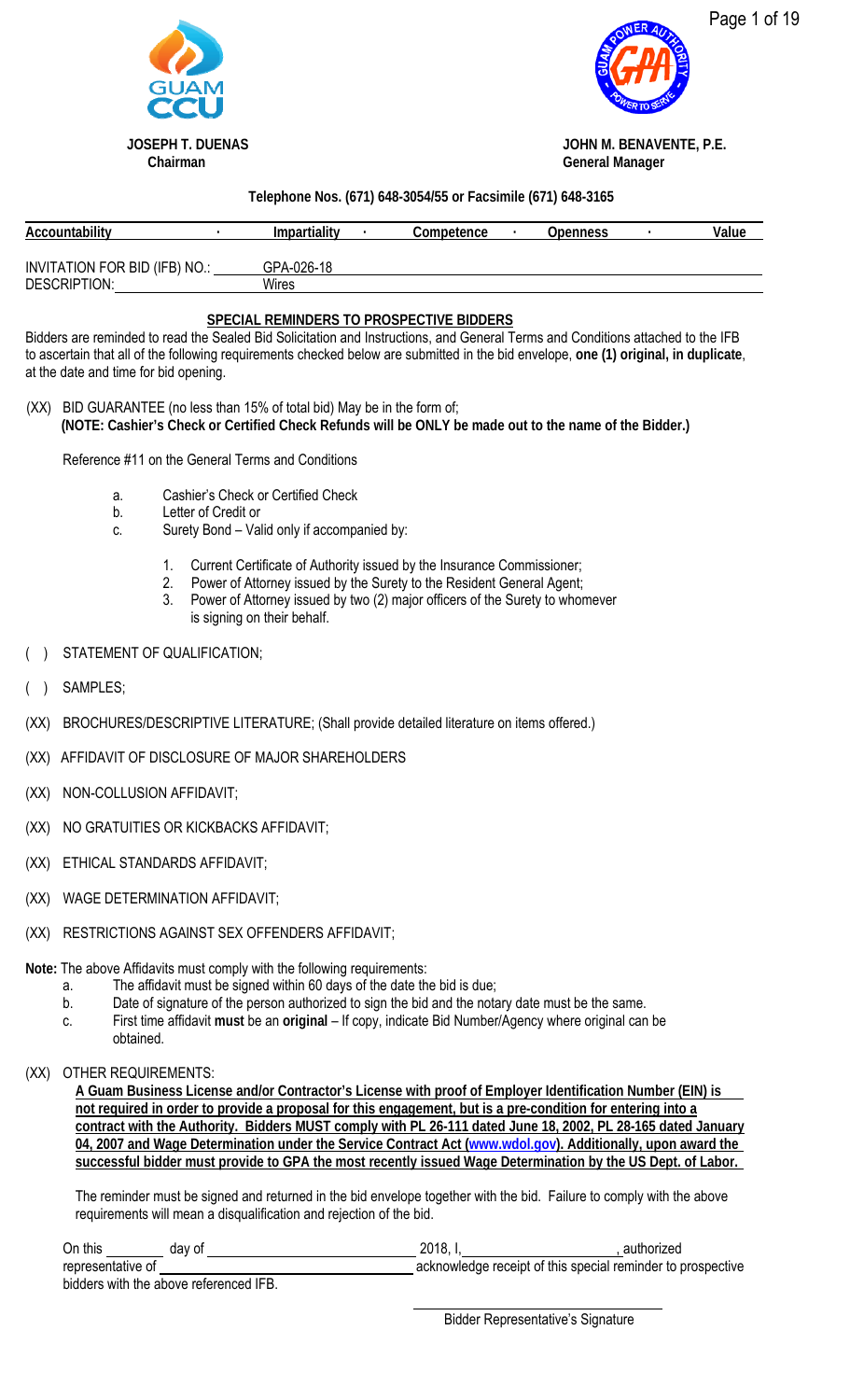## **INVITATION FOR BID**

**ISSUING OFFICE:** 

Guam Power Authority<br>Procurement Management Materials Supply<br>GPA Central Office, 1<sup>st</sup>. Floor<br>Gloria B. Nelson Public Service Building 688 Route 15 Mangilao, Guam 96913

 $1 - 2 - 2018$ 

**Syrin M. BENAVE**<br>General Manager JOHN M. BENAVENTE, P.E. DATE

| DATE ISSUED:                    | 01/04/2018                                                                                                     | BID INVITATION NO.: GPA-026-18                                                                                                                                                                                                                                                                                                                                                                                                                                                                               |
|---------------------------------|----------------------------------------------------------------------------------------------------------------|--------------------------------------------------------------------------------------------------------------------------------------------------------------------------------------------------------------------------------------------------------------------------------------------------------------------------------------------------------------------------------------------------------------------------------------------------------------------------------------------------------------|
| <b>BID FOR:</b>                 | Wires                                                                                                          |                                                                                                                                                                                                                                                                                                                                                                                                                                                                                                              |
| SPECIFICATION:                  | See Attached                                                                                                   |                                                                                                                                                                                                                                                                                                                                                                                                                                                                                                              |
| <b>DESTINATION:</b>             | Dededo Warehouse                                                                                               | <u> 1950 - Jan Jan Alexander (f. 1950)</u>                                                                                                                                                                                                                                                                                                                                                                                                                                                                   |
| <b>REQUIRED DATE:</b>           | 10 Weeks ARO<br>u alikuwa                                                                                      | <u> Industrial (1979), a film a component a station and station and station and station and station and stationary stations.</u>                                                                                                                                                                                                                                                                                                                                                                             |
|                                 |                                                                                                                |                                                                                                                                                                                                                                                                                                                                                                                                                                                                                                              |
| <b>INSTRUCTIONS TO BIDDERS:</b> |                                                                                                                | INDICATE WHETHER: _______ INDIVIDUAL _________ PARTNERSHIP _______ CORPORATION                                                                                                                                                                                                                                                                                                                                                                                                                               |
| <b>INCORPORATED IN:</b>         |                                                                                                                |                                                                                                                                                                                                                                                                                                                                                                                                                                                                                                              |
|                                 |                                                                                                                | This bid shall be submitted in duplicate and sealed to the issuing office above no later than (Time) $2:30$ P.M.<br>Date: 01/18/2018 and shall be publicly opened. Bid submitted after the time and date specified above<br>shall be rejected. See attached General Terms and Conditions and Sealed Bid Solicitation for details.                                                                                                                                                                            |
|                                 | opening to supply any or all of the items which prices are quoted.                                             | The undersigned offers and agrees to furnish within the time specified, the articles and services at the price stated opposite<br>the respective items listed on the schedule provided, unless otherwise specified by the bidder. In consideration to the<br>expense of the Government in opening, tabulating, and evaluating this and other bids, and other considerations, the<br>undersigned agrees that this bid remain firm and irrevocable within one hundred twenty (120) calendar days from the date |
| NAME AND ADDRESS OF BIDDER:     |                                                                                                                | SIGNATURE AND TITLE OF PERSON<br><b>AUTHORIZED TO SIGN THIS BID:</b>                                                                                                                                                                                                                                                                                                                                                                                                                                         |
|                                 | AWARD: CONTRACT NO.: AMOUNT:                                                                                   | DATE: and the contract of the contract of the contract of the contract of the contract of the contract of the contract of the contract of the contract of the contract of the contract of the contract of the contract of the                                                                                                                                                                                                                                                                                |
|                                 | ITEM NO(S). AWARDED: THE MODEL OF THE MODEL OF THE MODEL OF THE MODEL OF THE MODEL OF THE MODEL OF THE MODEL O |                                                                                                                                                                                                                                                                                                                                                                                                                                                                                                              |
|                                 |                                                                                                                | <b>CONTRACTING OFFICER:</b>                                                                                                                                                                                                                                                                                                                                                                                                                                                                                  |
|                                 |                                                                                                                | <b>DATE</b><br>JOHN M. BENAVENTE, P.E.<br>General Manager                                                                                                                                                                                                                                                                                                                                                                                                                                                    |
| NAME AND ADDRESS OF CONTRACTOR: |                                                                                                                | SIGNATURE AND TITLE OF PERSON                                                                                                                                                                                                                                                                                                                                                                                                                                                                                |
|                                 |                                                                                                                |                                                                                                                                                                                                                                                                                                                                                                                                                                                                                                              |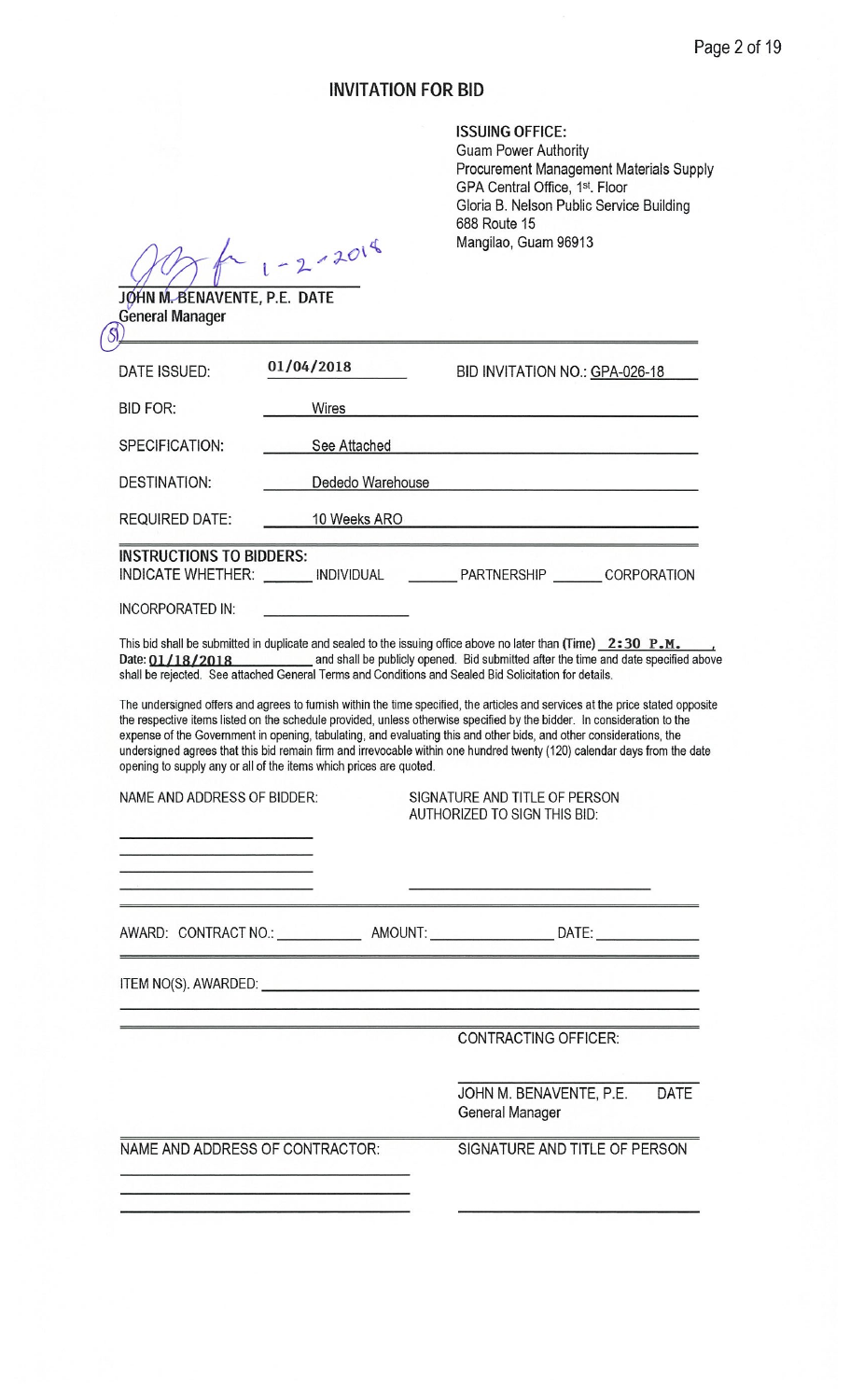# **INVITATION FOR BID NO.: GPA-026-18**

|     | Requisition No. 31389                                                                                                                                                                                                               |                |     |                                     |            |
|-----|-------------------------------------------------------------------------------------------------------------------------------------------------------------------------------------------------------------------------------------|----------------|-----|-------------------------------------|------------|
| NO. | <b>DESCRIPTION</b>                                                                                                                                                                                                                  | QTY.           | U/I | $U/P$ :                             | $T/P$ :    |
| 1.0 | Wire, #336.4 KCMIL, Aluminum Bare, Class AAC, 19 Strands,<br>0.1331 in. Stranding Diameter, 0.665 in. Outside Diameter,<br>0.2644 sq. in. Area. 6,150 lbs. Rated Strength.<br>Reference Wire Code: Tulip<br>GPA Index No.: SSOW1384 | 50,000 FEET \$ |     |                                     | \$         |
|     | Packaging Quantity: 5,000 Feet Per Reel                                                                                                                                                                                             |                |     |                                     |            |
|     | <b>Marking Requirements:</b><br>Stencil 1" GPA Index No./Purchase Order No./Footage per Reel/<br>Date MFG/Batch No./Reel No./Net Weight/Gross Weight                                                                                |                |     |                                     |            |
|     | Wire certification is to be included with shipment and invoice.                                                                                                                                                                     |                |     |                                     |            |
|     | Vendors are responsible to de-van materials from containers.                                                                                                                                                                        |                |     |                                     |            |
|     | NOTE:<br>Not withstanding the fact that this contract was written by one (1)<br>party, it will be construed that it was written by two (2) parties.                                                                                 |                |     |                                     |            |
|     | <b>DELIVERY REQUIREMENT:</b><br>10 Weeks ARO                                                                                                                                                                                        |                |     |                                     |            |
|     | Any delivery extension for this specific bid shall not be<br>granted due to on-going and/or scheduled projects.                                                                                                                     |                |     |                                     |            |
|     | TO BE COMPLETED BY BIDDER:                                                                                                                                                                                                          |                |     |                                     |            |
|     | MANUFACTURED BY/BRAND NAME:                                                                                                                                                                                                         |                |     | Specifications reviewed by:         |            |
|     |                                                                                                                                                                                                                                     |                |     | Reuben C. Ulloa                     | $\sqrt{1}$ |
|     |                                                                                                                                                                                                                                     |                |     | <b>Inventory Management Officer</b> | Date       |
|     |                                                                                                                                                                                                                                     |                |     |                                     |            |
|     | TIME OF DELIVERY AFTER RECEIPT OF                                                                                                                                                                                                   |                |     |                                     |            |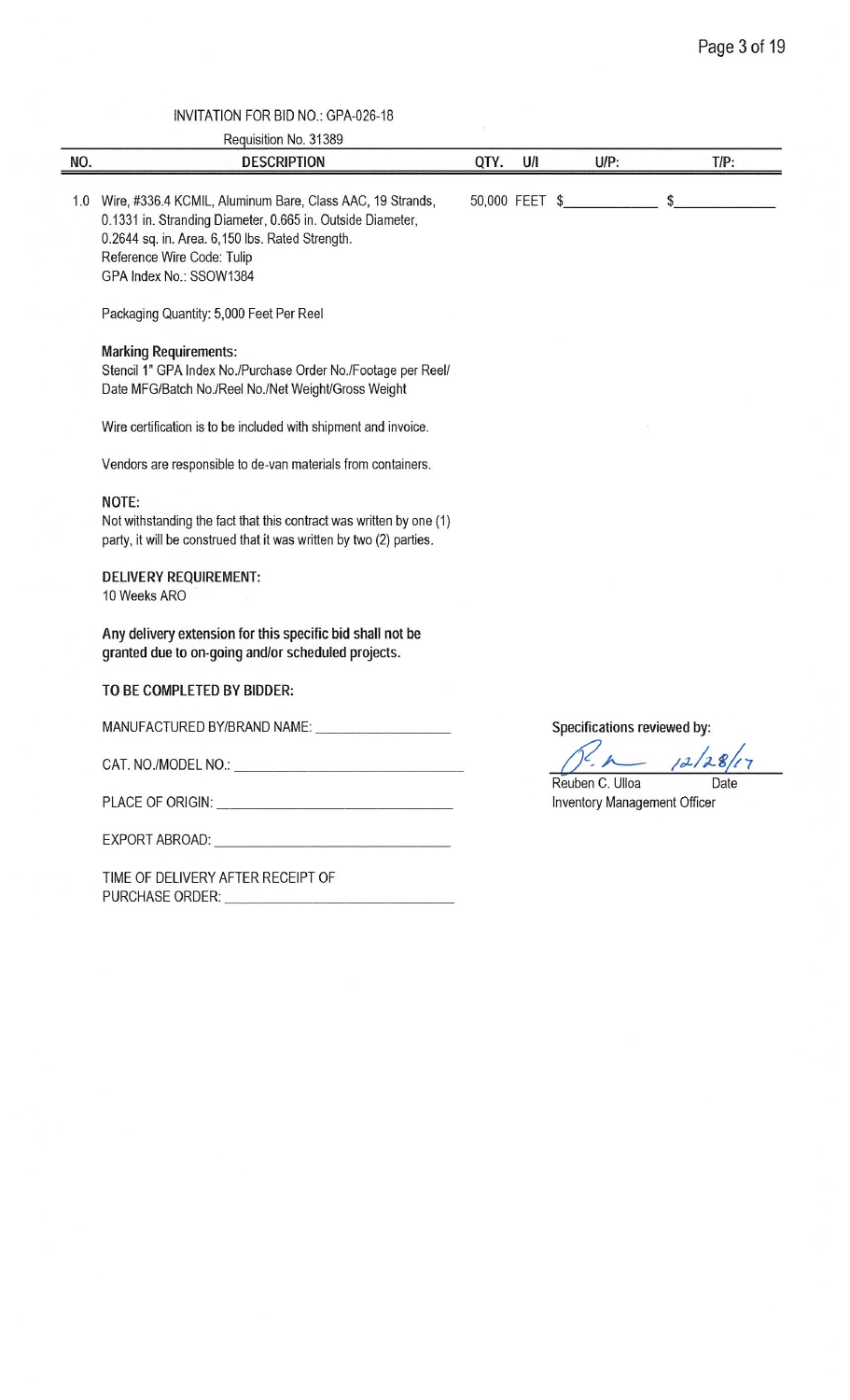

 $\overline{a}$ l,

l

l

l

l

# **GUAM POWER AUTHORITY**

ATURIDÅT ILEKTRESEDÅT GUAHAN P.O.BOX 2977 · AGANA, GUAM U.S.A. 96932-2977

 **Governor Telephone Nos. (671) 648-3054/55 Fax: 648-3165 Lieutenant Governor** 

## **BID BOND**

**NO.:** 

KNOW ALL MEN BY THESE PRESENTS that  $\overline{\phantom{a} \phantom{a} \phantom{a}}$  , as

Principal Hereinafter called the Principal, and (Bonding Company), A duly admitted insurer under the laws of the Territory of Guam, as Surety, hereinafter called the Surety are Held firmly bound unto the Territory of Guam for the sum of Dollars

(be made, the said Principal and truly to be made, the said Principal and the said Surety bind ourselves, our heirs, executors, administrators, successors and assigns, jointly and severally, firmly by these presents.

WHEREAS, the Principal has submitted a bid for (identify project by number and brief description)

 NOW, THEREFORE, if the Territory of Guam shall accept the bid of the Principal and the Principal shall enter into a Contract with the Territory of Guam in accordance with the terms of such bid, and give such bond or bonds as my be specified in bidding or Contract documents with good and sufficient surety for the faithful performance of such Contract Documents with good and sufficient surety for the faithful performance of such Contract and for the prompt payment of labor and material furnished in the prosecution thereof, or in the event of the failure of the Principal to enter such Contract and give such bond or bonds, if the Principal shall pay to the Territory of Guam the difference not to exceed the penalty hereof between the amounts specified in said bid and such larger amount for which the Territory of Guam may in good faith contract with another party to perform work covered by said bid or an appropriate liquidated amount as specified in the Invitation for Bids then this obligation shall be null and void, otherwise to remain full force and effect.

| Signed and sealed this | day of | 2018. |
|------------------------|--------|-------|
|                        |        |       |

(PRINCIPAL) (SEAL)

(WITNESS)

(TITLE)

(MAJOR OFFICER OF SURETY)

(TITLE) (TITLE)

(RESIDENT GENERAL AGENT)

**SEE INSTRUCTIONS FOR SUPPORTING DOCUMENTS REQUIRED.**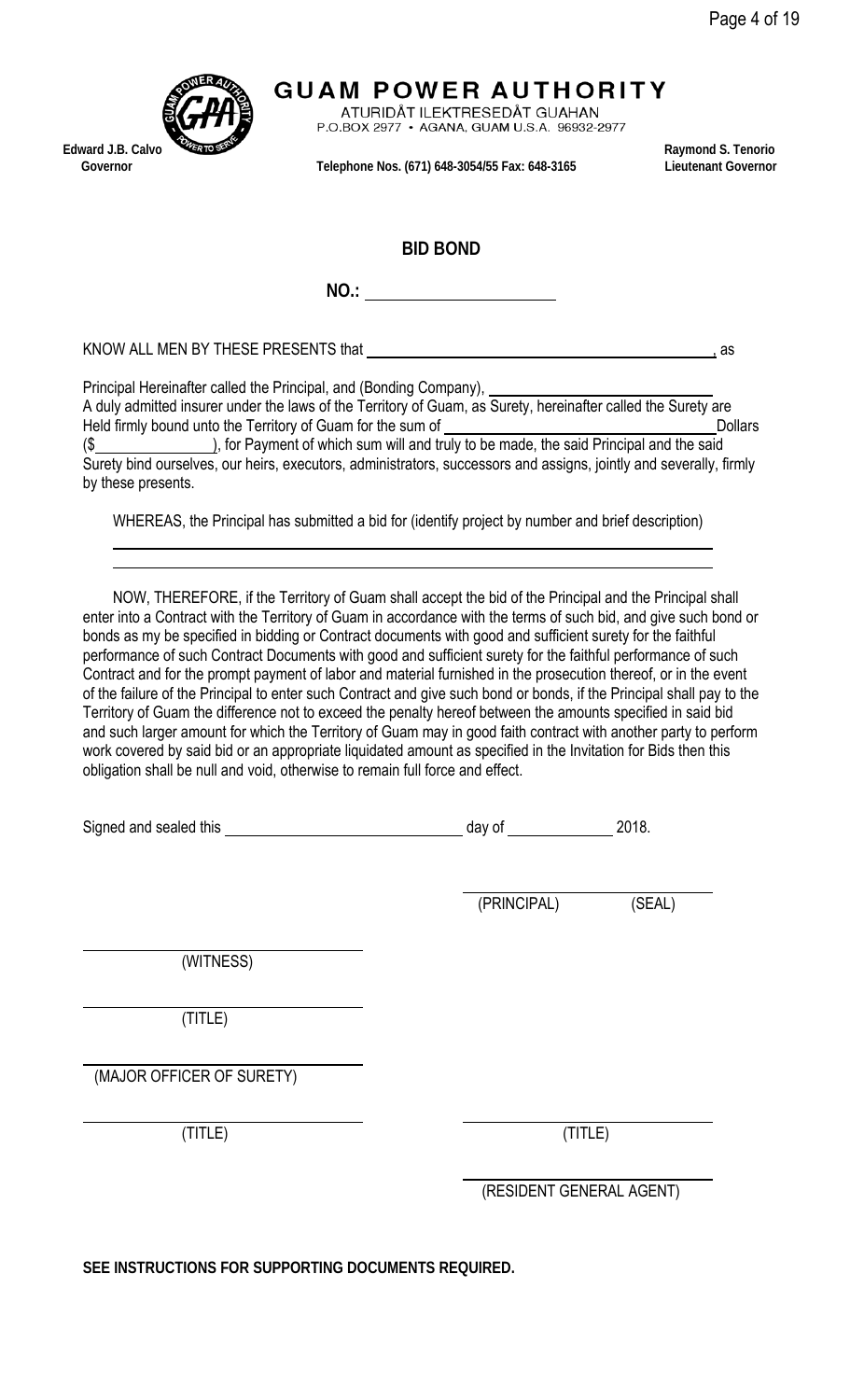## **INSTRUCTION TO PROVIDERS:**

NOTICE to all Insurance and Bonding Institutions:

The Bond requires the signatures of the Vendor, two (2) major Officers of the Surety and Resident General Agent, if the Surety is a foreign or alien surety.

When the form is submitted to the Guam Power Authority, it should be accompanied with copies of the following:

- 1. Current Certificate of Authority to do business on Guam issued by the Department of Revenue and Taxation.
- 2. Power of Attorney issued by the Surety to the Resident General Agent.
- 3. Power of Attorney issued by two (2) major officers of the Surety to whoever is signing on their behalf.

Bonds, submitted as Bid Guarantee, without signatures and supporting documents are invalid and Bids will be rejected.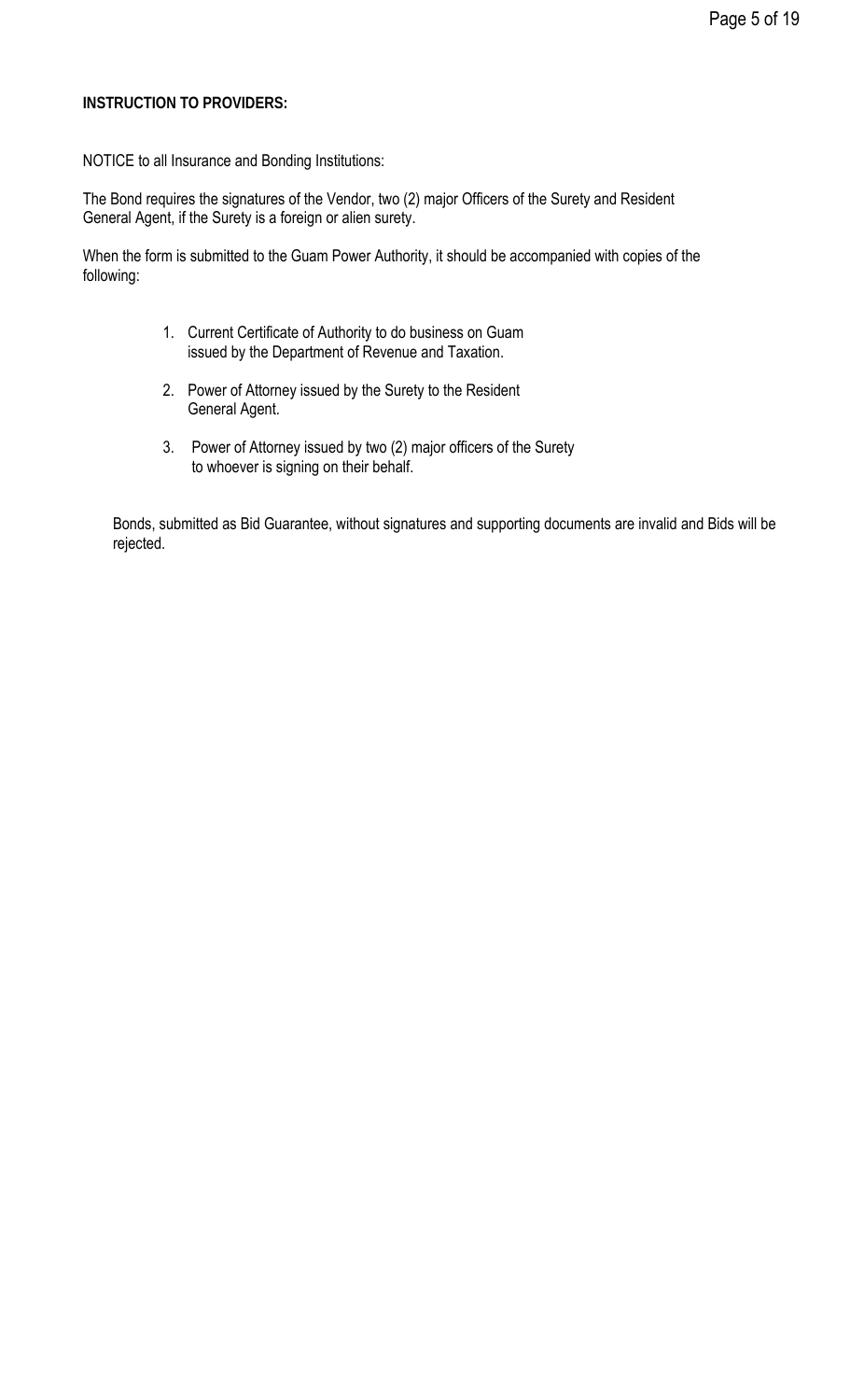

**GUAM POWER AUTHORITY ATURIDAT ILEKTRESEDAT GUAHAN P O BOX 2977, AGANA, GUAM 96932-2977**

## **SPECIAL PROVISON FOR MAJOR SHAREHOLDERS DISCLOSURE AFFIDAVIT**

All Bidders/Offerors are required to submit a current affidavit as required below. Failure to do so will mean disqualification and rejection of the bid/rfp.

## **5 GCA §5233 (Title 5, Section 5233) states:**

"Section 5233 Disclosure of Major Shareholders. As a condition of submitting a bid or offer, any partnership, sole proprietorship or corporation doing business with the government of Guam shall submit an affidavit executed under oath that lists the name and address of any person who has held more than ten percent (10%) of the outstanding interest or shares in said partnership, sole proprietorship or corporation at any time during the twelve (12) month period immediately preceding submission of a bid, or, that it is a not for profit organization that qualifies for tax exemption under the Internal Revenue Code of the United States or the Business Privilege Tax law of Guam, Title 12, Guam Code Annotated, Section 26203©. With the exception of not for profit organizations, the affidavit shall contain the number of shares or the percentage of all assets of such partnership, sole proprietorship or corporation which have held by each such person during the twelve (12) month period. In addition, the affidavit shall contain the name and address of any person who has received or is entitled to receive a commission, gratuity or other compensation for procuring or assisting in obtaining business related to the bid or offer and shall also contain the amounts of any such commission, gratuity or other compensation. The affidavit shall be open and available to the public for inspection and copying."

- **1. If the affidavit is a copy, indicate the BID/RFP number and where it is filed.**
- **2. Affidavits must be signed within 60 days of the date the bids or proposals are due.**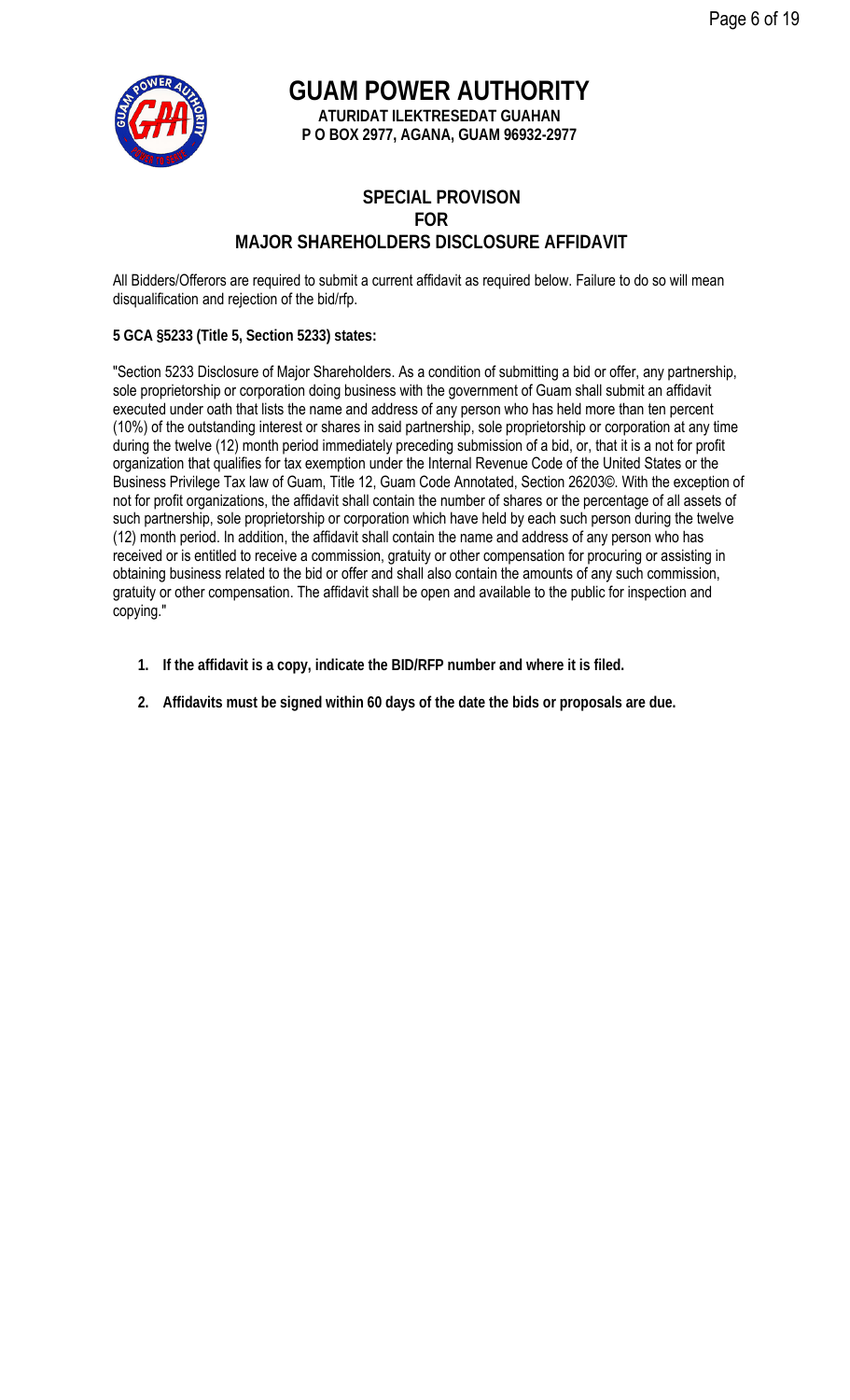## MAJOR SHAREHOLDERS OF DISCLOSURE AFFIDAVIT

| HAGATNA, GUAM  |                                             |                                                                                                                                                                                                                         |                                         |
|----------------|---------------------------------------------|-------------------------------------------------------------------------------------------------------------------------------------------------------------------------------------------------------------------------|-----------------------------------------|
|                |                                             | (partner or officer of the company of, etc.)                                                                                                                                                                            |                                         |
|                | being first duly sworn, deposes and says:   |                                                                                                                                                                                                                         |                                         |
| $\mathbf{1}$ . | the past twelve (12) months are as follows: | That the person who have held more than ten percent (10%) of the company's shares during                                                                                                                                |                                         |
|                | Name                                        | Address                                                                                                                                                                                                                 | Percentage of<br>Shares Held            |
|                |                                             |                                                                                                                                                                                                                         |                                         |
|                |                                             | Total number of shares                                                                                                                                                                                                  |                                         |
|                |                                             |                                                                                                                                                                                                                         |                                         |
|                |                                             |                                                                                                                                                                                                                         |                                         |
|                |                                             | Persons who have received or are entitled a commission, gratuity or other compensation for procuring or<br>assisting in obtaining business related to the bid/rfp for which this Affidavit is submitted are as follows: |                                         |
|                | Name                                        | Address                                                                                                                                                                                                                 | Amount of<br>Commission<br>Compensation |
|                |                                             |                                                                                                                                                                                                                         |                                         |
|                | Further, affiant sayeth naught.             |                                                                                                                                                                                                                         |                                         |
|                | Date: <u>_____________________</u>          |                                                                                                                                                                                                                         |                                         |
|                |                                             | Signature of individual if bidder/offeror is a sole<br>Proprietorship; Partner, if the bidder/offeror is a<br>Partnership Officer, if the bidder/offeror is a<br>corporation.                                           |                                         |
|                |                                             | Subscribe and sworn to before me this _____________ day of _____________________,                                                                                                                                       | Gratuity or other                       |
|                |                                             |                                                                                                                                                                                                                         |                                         |
|                |                                             |                                                                                                                                                                                                                         |                                         |
| 2.             |                                             | In and for the Territory of Guam                                                                                                                                                                                        |                                         |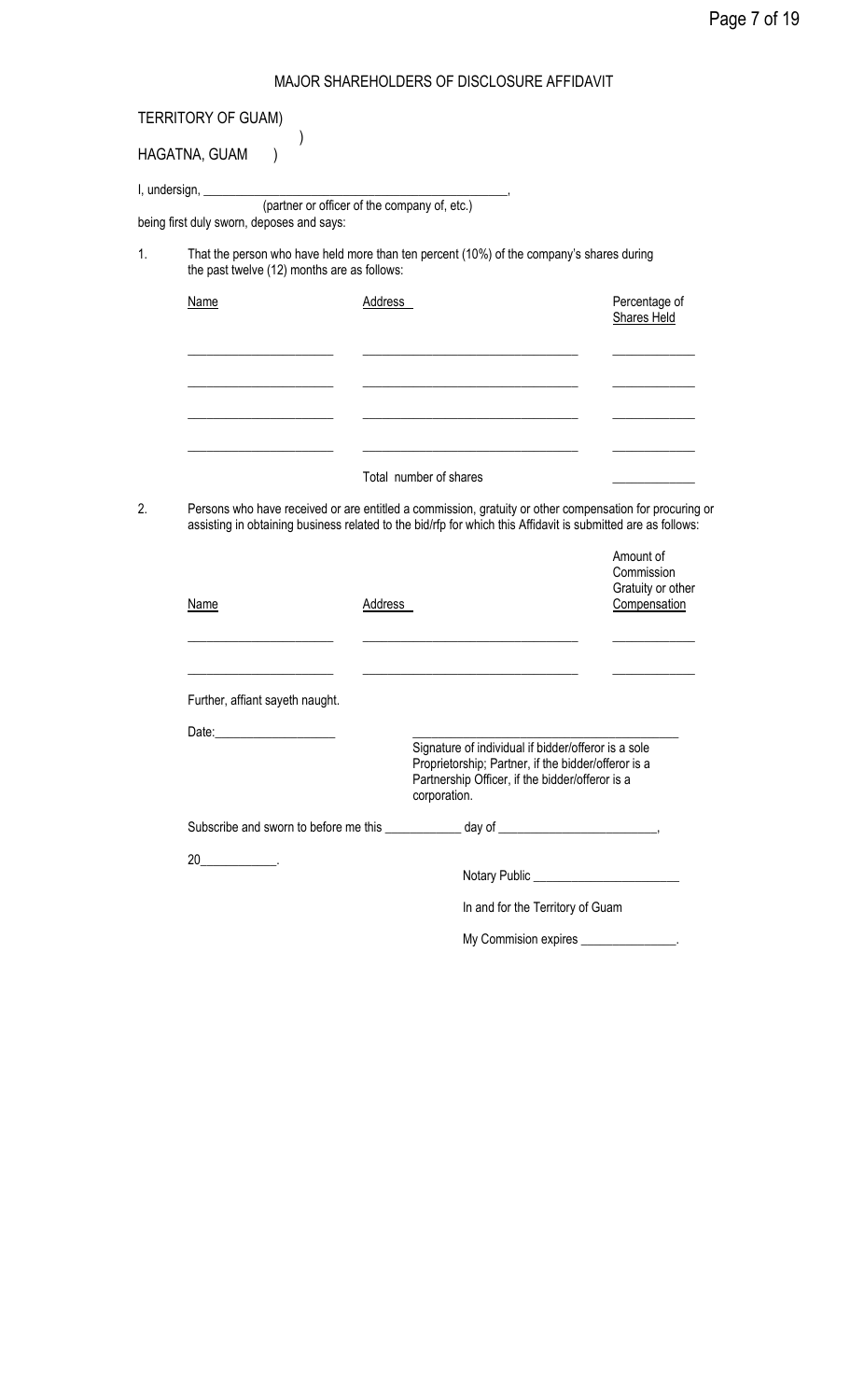## NON-COLLUSION AFFIDAVIT

| Guam             |                                                                                                                                                                                                                                                                                                                                                                                                                                                                                                                                                                                                                                                                                                                                               |
|------------------|-----------------------------------------------------------------------------------------------------------------------------------------------------------------------------------------------------------------------------------------------------------------------------------------------------------------------------------------------------------------------------------------------------------------------------------------------------------------------------------------------------------------------------------------------------------------------------------------------------------------------------------------------------------------------------------------------------------------------------------------------|
| Hagatna          | )ss:                                                                                                                                                                                                                                                                                                                                                                                                                                                                                                                                                                                                                                                                                                                                          |
|                  | first being duly sworn, depose and say:<br>(Name of Declarant)                                                                                                                                                                                                                                                                                                                                                                                                                                                                                                                                                                                                                                                                                |
| 1.               | That I am the <u>Contract of</u> Of (Name of Bidding/RFP Company)                                                                                                                                                                                                                                                                                                                                                                                                                                                                                                                                                                                                                                                                             |
| $\overline{2}$ . | That in making the foregoing proposal or bid, that such proposal or bid is Genuine and<br>not collusive or shame, that said bidder/offeror has not colluded, Conspired, connived or<br>agreed, directly or indirectly, with any bidder or person, to put in a sham or to refrain<br>from bidding or submitting a proposal and has not in any manner, directly or indirectly,<br>sought by agreement or collusion, or communication or conference, with any person, to<br>fix the bid of affiant or any other bidder, or to secure any overhead, project or cost<br>element of said bid price, or of that of any bidder, or to secure any advantage against the<br>GUAM POWER AUTHORITY or any person interested in the proposed contract; and |
| 3.<br>4.         | That all statements in said proposal or bid are true.<br>This affidavit is made in compliance with Guam Administrative Rules and Regulations<br>$\S$ \$3126(b).                                                                                                                                                                                                                                                                                                                                                                                                                                                                                                                                                                               |
|                  | (Declarant)                                                                                                                                                                                                                                                                                                                                                                                                                                                                                                                                                                                                                                                                                                                                   |

SUBSCRIBED AND SWORN to me before this \_\_\_\_\_\_\_\_\_\_\_\_\_\_\_\_ day of \_\_\_\_\_\_, 2018.

)Seal(

 $\_$ Notary Public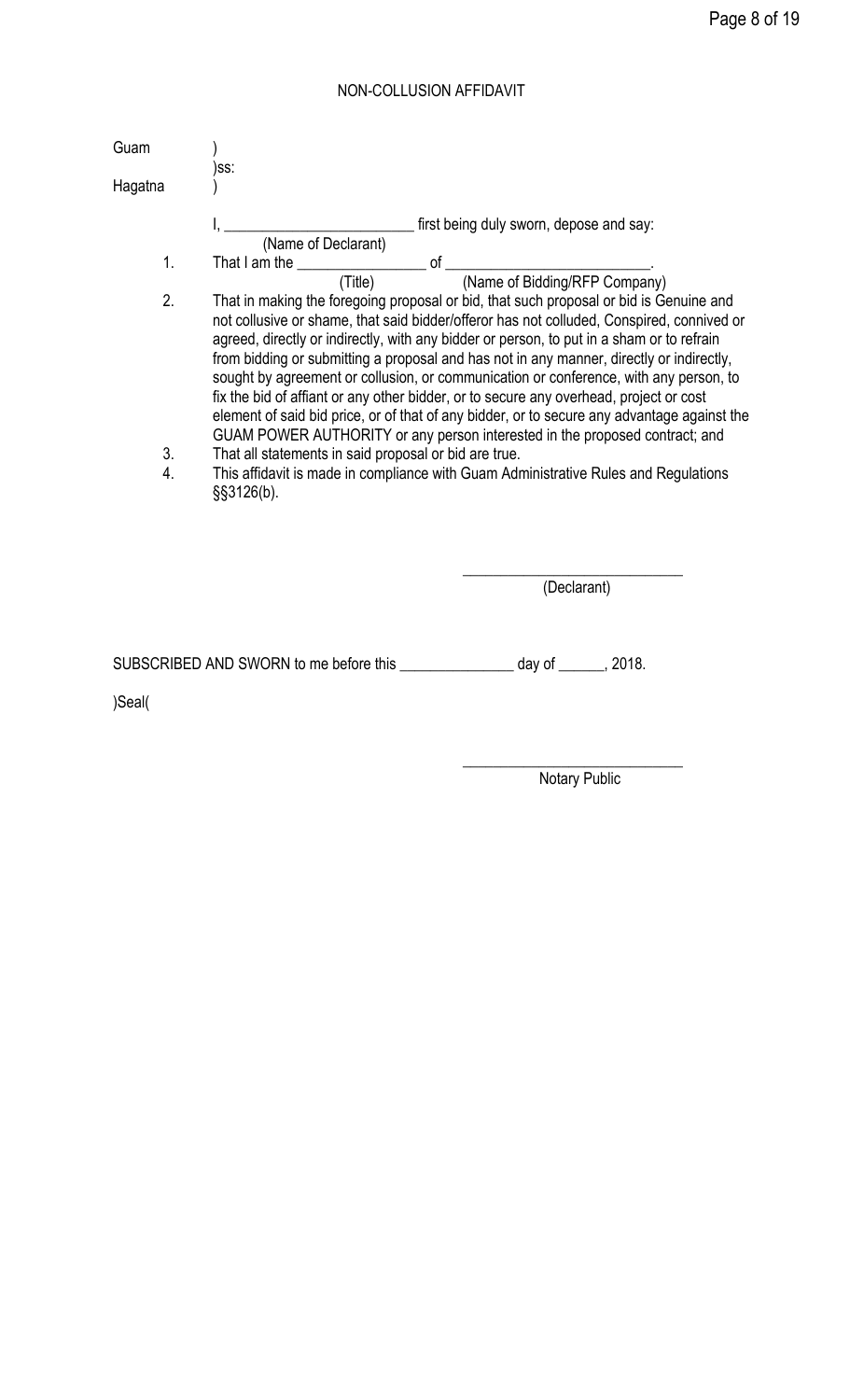# **NO GRATUITIES OR KICKBACKS AFFIDAVIT**

| <b>AFFIDAVIT</b><br>(Offeror) |  |  |     |
|-------------------------------|--|--|-----|
| <b>TERRITORY OF GUAM</b>      |  |  | SS: |
| <b>HAGATNA, GUAM</b>          |  |  |     |

\_\_\_\_\_\_\_\_\_\_\_\_\_\_\_\_\_\_\_\_\_\_\_\_\_\_\_\_\_\_, being first duly sworn, deposes and says:

As the duly authorized representative of the Offeror, that neither I nor of the Offeror's officers, representatives, agents, subcontractors, or employees has or have offered, given or agreed to give any government of Guam employee or former employee, any payment, gift, kickback, gratuity or offer of employment in connection with Offeror's proposal.

 $\frac{1}{\sqrt{2}}$  ,  $\frac{1}{\sqrt{2}}$  ,  $\frac{1}{\sqrt{2}}$  ,  $\frac{1}{\sqrt{2}}$  ,  $\frac{1}{\sqrt{2}}$  ,  $\frac{1}{\sqrt{2}}$  ,  $\frac{1}{\sqrt{2}}$  ,  $\frac{1}{\sqrt{2}}$  ,  $\frac{1}{\sqrt{2}}$  ,  $\frac{1}{\sqrt{2}}$  ,  $\frac{1}{\sqrt{2}}$  ,  $\frac{1}{\sqrt{2}}$  ,  $\frac{1}{\sqrt{2}}$  ,  $\frac{1}{\sqrt{2}}$  ,  $\frac{1}{\sqrt{2}}$ 

 Signature of Individual if Proposer is a Sole Proprietorship; Partner, if the Proposer is a Partnership; Officer, if the Proposer is a Corporation

**SUBCRIBED AND SWORN** to before me this \_\_\_\_day of \_\_\_\_\_\_\_\_\_\_\_\_, 2018.

 $\overline{\phantom{a}}$  , and the contract of the contract of the contract of the contract of the contract of the contract of the contract of the contract of the contract of the contract of the contract of the contract of the contrac Notary Public In and for the Territory of Guam My Commission Expires: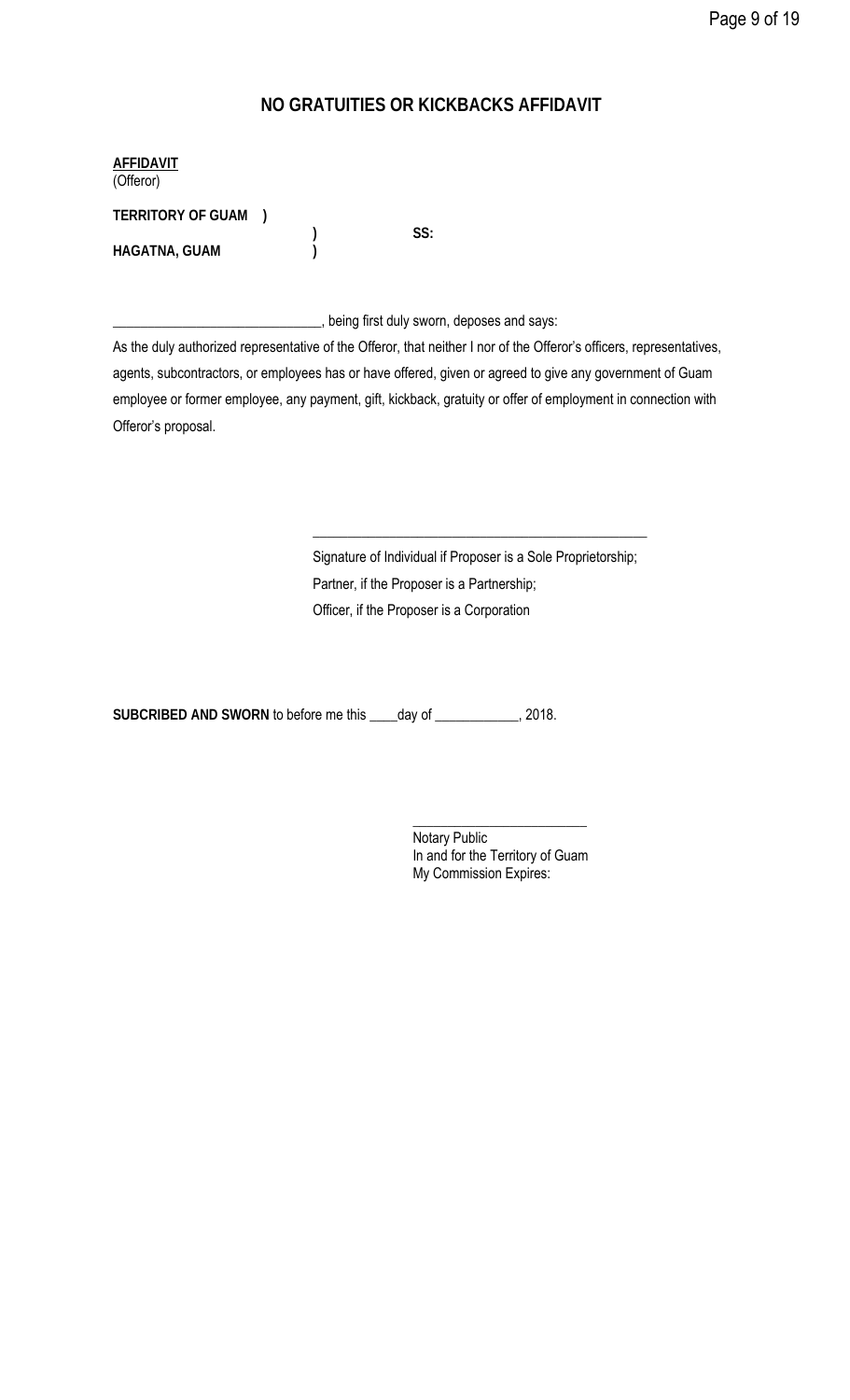# **ETHICAL STANDARDS AFFIDAVIT**

| AFFIDAVIT |
|-----------|
|           |

(Proposer) **TERRITORY OF GUAM )** 

 **) SS: HAGATNA, GUAM )** 

\_\_\_\_\_\_\_\_\_\_\_\_\_\_\_\_\_\_\_\_\_\_\_\_\_\_\_\_\_\_, being first duly sworn, deposes and says:

That I am ( the Sole Proprietor, a Partner or Officer of the Offeror)

That Offeror making the foregoing Proposal, that neither he or nor of the Offeror's officers, representatives, agents, subcontractors, or employees of the Offeror have knowingly influenced any government of Guam employee to breach any of the ethical standards set forth in 5 GCA Chapter 5 Article 11, and promises that neither he nor any officer, representative, agent, subcontractor, or employee of Offeror will knowingly influence any government of Guam employee to breach any ethical standard set for in 5 GCA Chapter 5 Article 11.

> Signature of Individual if Proposer is a Sole Proprietorship; Partner, if the Proposer is a Partnership; Officer, if the Proposer is a Corporation

**SUBCRIBED AND SWORN** to before me this \_\_\_\_day of \_\_\_\_\_\_\_\_\_\_\_\_, 2018.

 $\frac{1}{\sqrt{2}}$  ,  $\frac{1}{\sqrt{2}}$  ,  $\frac{1}{\sqrt{2}}$  ,  $\frac{1}{\sqrt{2}}$  ,  $\frac{1}{\sqrt{2}}$  ,  $\frac{1}{\sqrt{2}}$  ,  $\frac{1}{\sqrt{2}}$  ,  $\frac{1}{\sqrt{2}}$  ,  $\frac{1}{\sqrt{2}}$  ,  $\frac{1}{\sqrt{2}}$  ,  $\frac{1}{\sqrt{2}}$  ,  $\frac{1}{\sqrt{2}}$  ,  $\frac{1}{\sqrt{2}}$  ,  $\frac{1}{\sqrt{2}}$  ,  $\frac{1}{\sqrt{2}}$ 

 $\overline{\phantom{a}}$  , which is a set of the set of the set of the set of the set of the set of the set of the set of the set of the set of the set of the set of the set of the set of the set of the set of the set of the set of th Notary Public In and for the Territory of Guam My Commission Expires: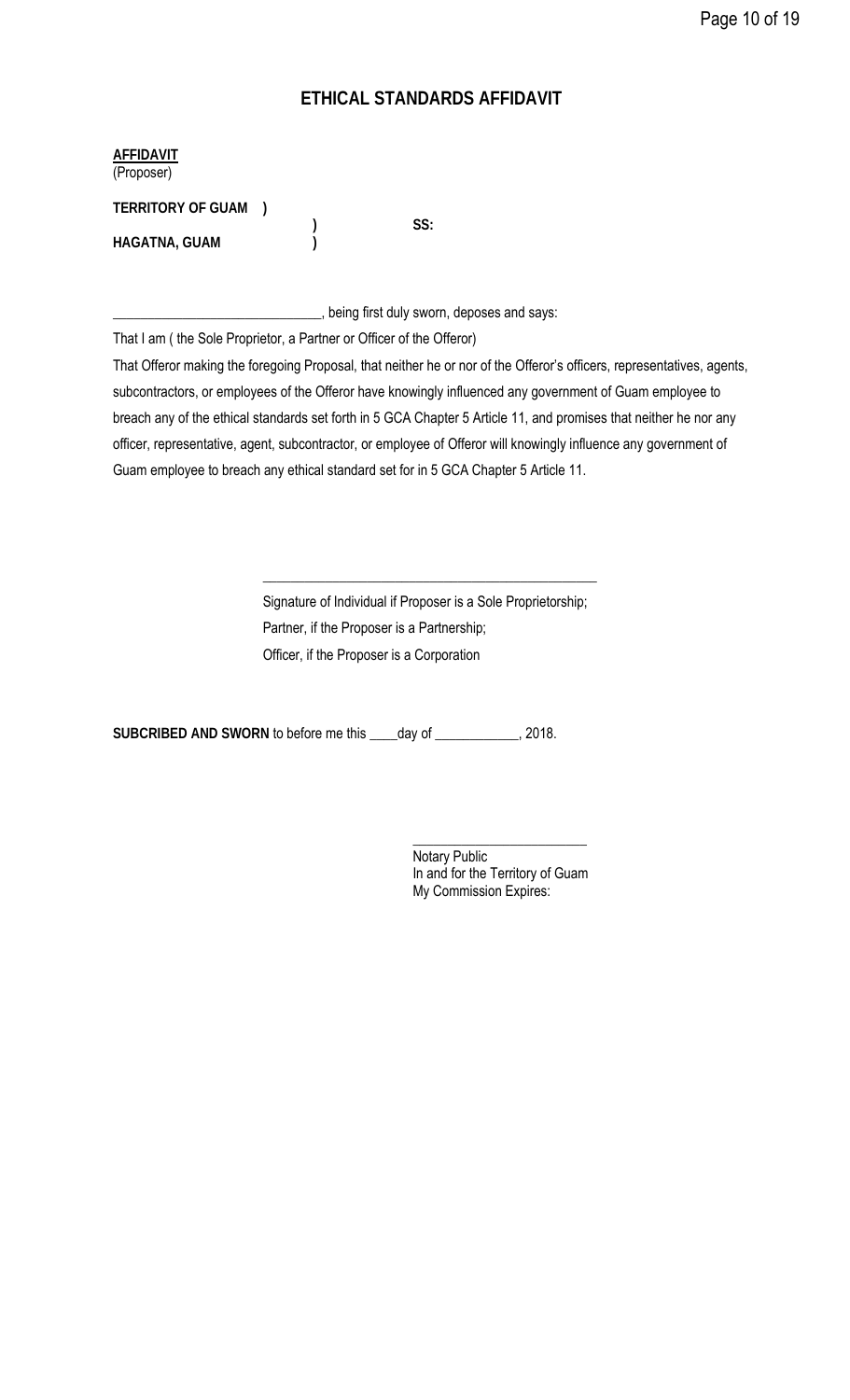## DECLARATION RE-COMPLIANCE WITH U.S. DOL WAGE DETERMINATION

| Procurement No.:         |  |  |
|--------------------------|--|--|
| Name of Offeror Company: |  |  |

hereby certifies under penalty of perjury:

(1) That I am \_\_\_\_\_\_\_\_\_\_\_\_\_\_\_\_\_\_\_ (the offeror, a partner of the offeror, an officer of the offeror) making the bid or proposal in the foregoing identified procurement;

(2) That I have read and understand the provisions of 5 GCA § 5801 and § 5802 which read:

**§ 5801. Wage Determination Established**.

In such cases where the government of Guam enters into contractual arrangements with a sole proprietorship, a partnership or a corporation ('contractor') for the provision of a service to the government of Guam, and in such cases where the contractor employs a person(s) whose purpose, in whole or in part, is the direct delivery of service contracted by the government of Guam, then the contractor shall pay such employee(s) in accordance with the Wage Determination for Guam and the Northern Mariana Islands issued and promulgated by the U.S. Department of Labor for such labor as is employed in the direct delivery of contract deliverables to the government of Guam.

The Wage Determination most recently issued by the U.S. Department of Labor at the time a contract is awarded to a contractor by the government of Guam shall be used to determine wages, which shall be paid to employees pursuant to this Article. Should any contract contain a renewal clause, then at the time of renewal adjustments, there shall be made stipulations contained in that contract for applying the Wage Determination, as required by this Article, so that the Wage Determination promulgated by the U.S. Department of Labor on a date most recent to the renewal date shall apply.

**§ 5802. Benefits**.

In addition to the Wage Determination detailed in this Article, any contract to which this Article applies shall also contain provisions mandating health and similar benefits for employees covered by this Article, such benefits having a minimum value as detailed in the Wage Determination issued and promulgated by the U.S. Department of Labor, and shall contain provisions guaranteeing a minimum of ten (10) paid holidays per annum per employee.

(3) That the offeror is in full compliance with 5 GCA § 5801 and § 5802, as may be applicable to the procurement referenced herein;

> Signature of Individual if Proposer is a Sole Proprietorship; Partner, if the Proposer is a Partnership; Officer, if the Proposer is a Corporation

\_\_\_\_\_\_\_\_\_\_\_\_\_\_\_\_\_\_\_\_\_\_\_\_\_\_\_\_\_\_\_\_\_\_\_\_\_\_\_\_\_\_\_\_\_\_\_\_

**SUBCRIBED AND SWORN** to before me this \_\_\_\_day of \_\_\_\_\_\_\_\_\_\_\_\_, 2018.

 $\mathcal{L}_\text{max}$  and  $\mathcal{L}_\text{max}$  and  $\mathcal{L}_\text{max}$  and  $\mathcal{L}_\text{max}$  and  $\mathcal{L}_\text{max}$  Notary Public In and for the Territory of Guam My Commission Expires: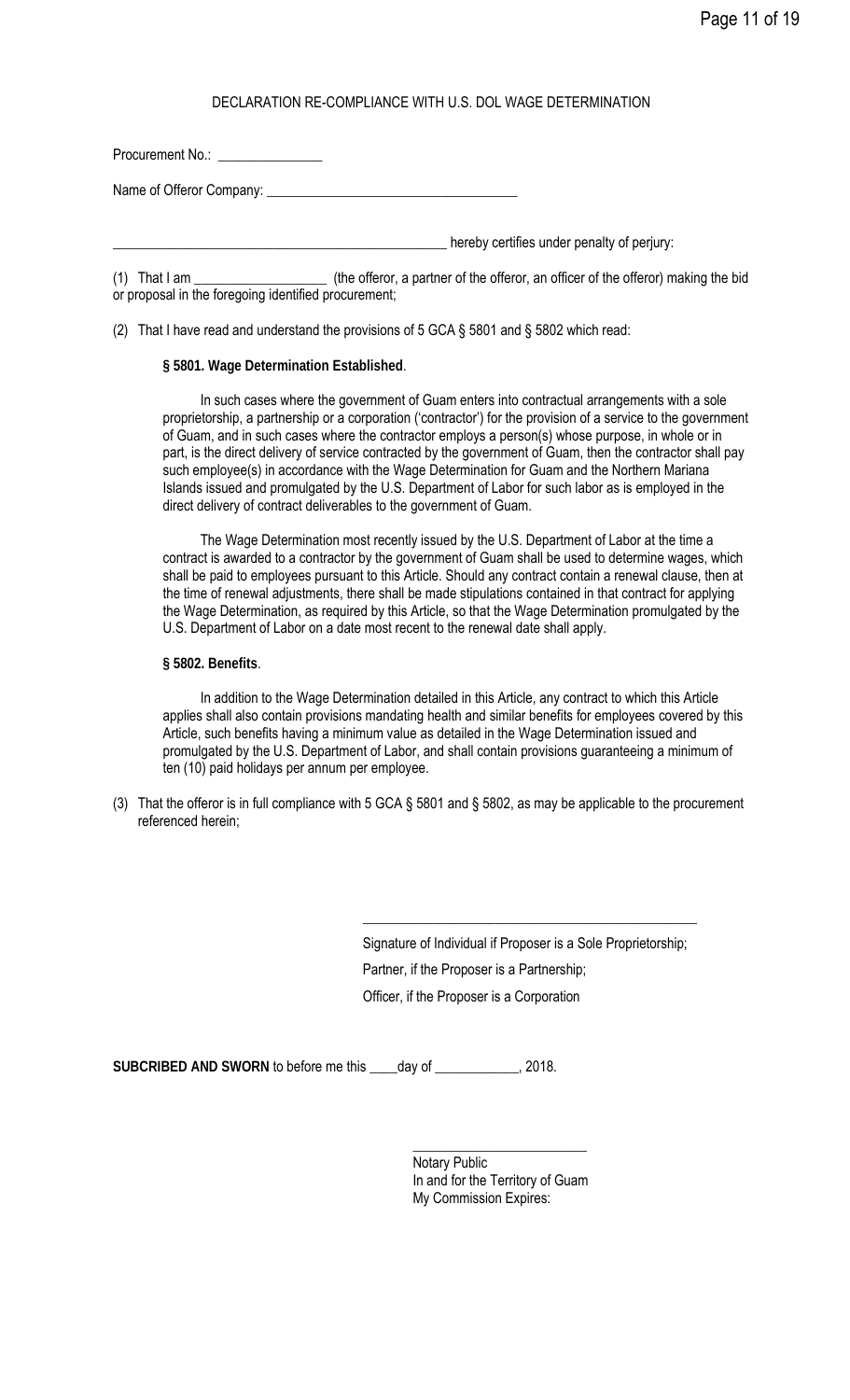# **SPECIAL PROVISIONS**

## **Restriction Against Sex Offenders Employed by Service Providers to Government of Guam from Working on Government of Guam Property**

GCA 5 §5253 Restriction Against Contractors Employing Convicted Sex Offenders from Working at Government of Guam Venues:

- (a) No person convicted of a sex offense under the provisions of Chapter 25 of Title 9 Guam Code Annotated, or an offense as defined in Article 2 of Chapter 28, Title 9 GCA in Guam, or an offense in any jurisdiction which includes, at a minimum, all of the elements of said offenses, or who is listed on the Sex Offender Registry, and who is employed by a business contracted to perform services for an agency or instrumentality of the government of Guam, shall work for his employer on the property of the Government of Guam other than public highway.
- (b) All contracts for services to agencies listed herein shall include the following provisions: (1) warranties that no person providing services on behalf of the contractor has been convicted of a sex offense under the provisions of Chapter 25 of Title 9 GCA or an offense as defined in Article 2 of Chapter 28, Title 9 GCA, or an offense in another jurisdiction with, at a minimum, the same elements as such offenses, or who is listed on the Sex Offender Registry; and (2) that if any person providing services on behalf of the contractor is convicted of a sex offense under the provisions of Chapter 25 of Title 9 GCA or an offense as defined in Article 2 of Chapter 28, Title 9 GCA or an offense in another jurisdiction with, at a minimum, the same elements as such offenses, or who is listed on the Sex Offender Registry, that such person will be immediately removed from working at said agency and that the administrator of said agency be informed of such within twenty-four (24) hours of such conviction.
- (c) Duties of the General Services Agency or Procurement Administrators. All contracts, bids, or Requests for Proposals shall state all the conditions in § 5253(b).
- (d) Any contractor found in violation of § 5253(b), after notice from the contracting authority of such violation, shall, within twenty-four (24) hours, take corrective action and shall report such action to the contracting authority. Failure to take corrective action within the stipulated period may result in the temporary suspension of the contract at the discretion of the contracting authority.

**SOURCE:** *Added by P.L. 28-024:2 ((Apr. 21, 2005). Amended by P.L. 28-098:2 (Feb. 7, 2006).*

Signature of Bidder Date

 Proposer, if an individual; Partner, if a partnership; Officer, if a corporation.

Subscribed and sworn before me this day of , 2018.

Notary Public

l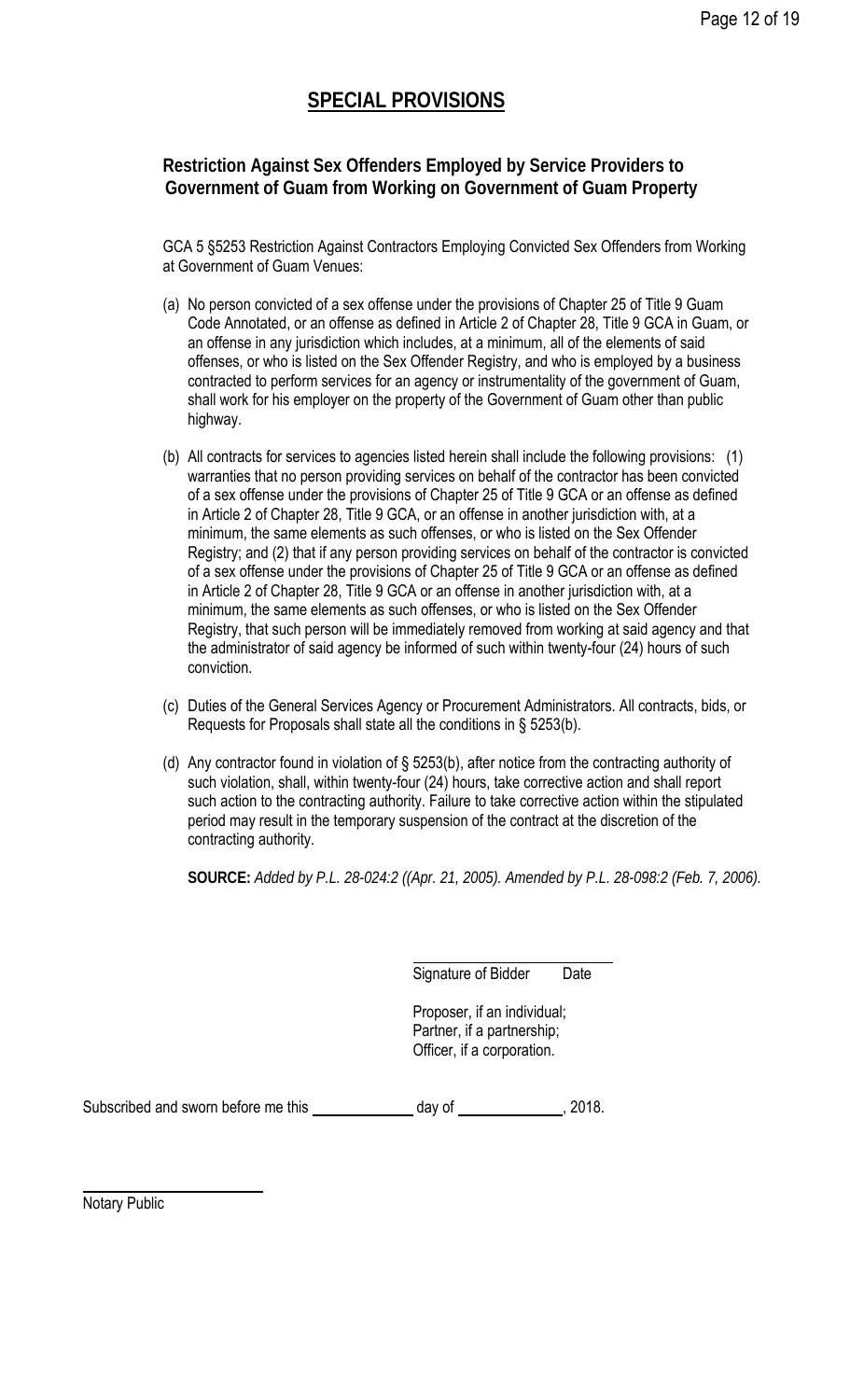

**EXECOUNTABILITY** 1 **IMPARTIALITY** 1 **Competence · Openness** · Value

# **LOCAL PROCUREMENT PREFERENCE APPLICATION**

Based on the law stipulated below, please place a checkmark or an "X" on the block indicating the item that applies to your business:

5GCA, Chapter 5, Section 5008, "Policy in Favor of Local Procurement" of the Guam Procurement Law states:

All procurement of supplies and services shall be made from among businesses licensed to do business on Guam and that maintains an office or other facility on Guam, whenever a business that is willing to be a contractor is:

- ( ) (a) A licensed bonafide manufacturing business that adds at least twenty-five percent (25%) of the value of an item, not to include administrative overhead, suing workers who are U.S. Citizens or lawfully admitted permanent residents or nationals of the United States, or persons who are lawfully admitted to the United States to work, based on their former citizenship in the Trust Territory for the Pacific Islands; or
- ( ) (b) A business that regularly carries an inventory for regular immediate sale of at least fifty percent (50%) of the items of supplies to be procured; or
- ( ) (c) A business that has a bonafide retail or wholesale business location that regularly carries an inventory on Guam of a value of at least one half of the value of the bid or One Hundred Fifty Thousand Dollars (\$150,000.0) whichever is less, of supplies and items of a similar nature to those being sought; or
- $($ )  $*(d)$  A service actually in business, doing a substantial business on Guam, and hiring at least 95% U.S. Citizens, lawfully admitted permanent residents or national of the Unites States, or persons who lawfully admitted to the United States to work, based on their citizenship in any of the nations previously comprising the Trust Territory of the Pacific Islands.
	- Bidders indicating qualification under (d) may be considered QUALIFIED for the Local Procurement Preference **only if** the Government's requirement is for service. Service is defined Pursuant to 5 GCA Government Operations Subparagraph 5030 entitled DEFINITIONS under Chapter 5 of the Guam Procurement Law.
	- 1. I , representative for , have read the requirements of the law cited above and do hereby qualify and elect to be given the LOCAL PROCUREMENT PREFERENCE for Bid No.: GPA . By filling in this information and placing my signature below, I understand that the Guam Power Authority will review this application and provide me with a determination whether or not the 15% preference will be applied to this bid.
	- 2. I interesting the set of the set of the set of the set of the set of the set of the set of the set of the set of the set of the set of the set of the set of the set of the set of the set of the set of the set of the set have read the requirements of the law cited above, and do not wish to apply for the Local Procurement Preference for Bid No.: GPA .

Bidder Representative Signature

**Date** and the contract of the contract of the Date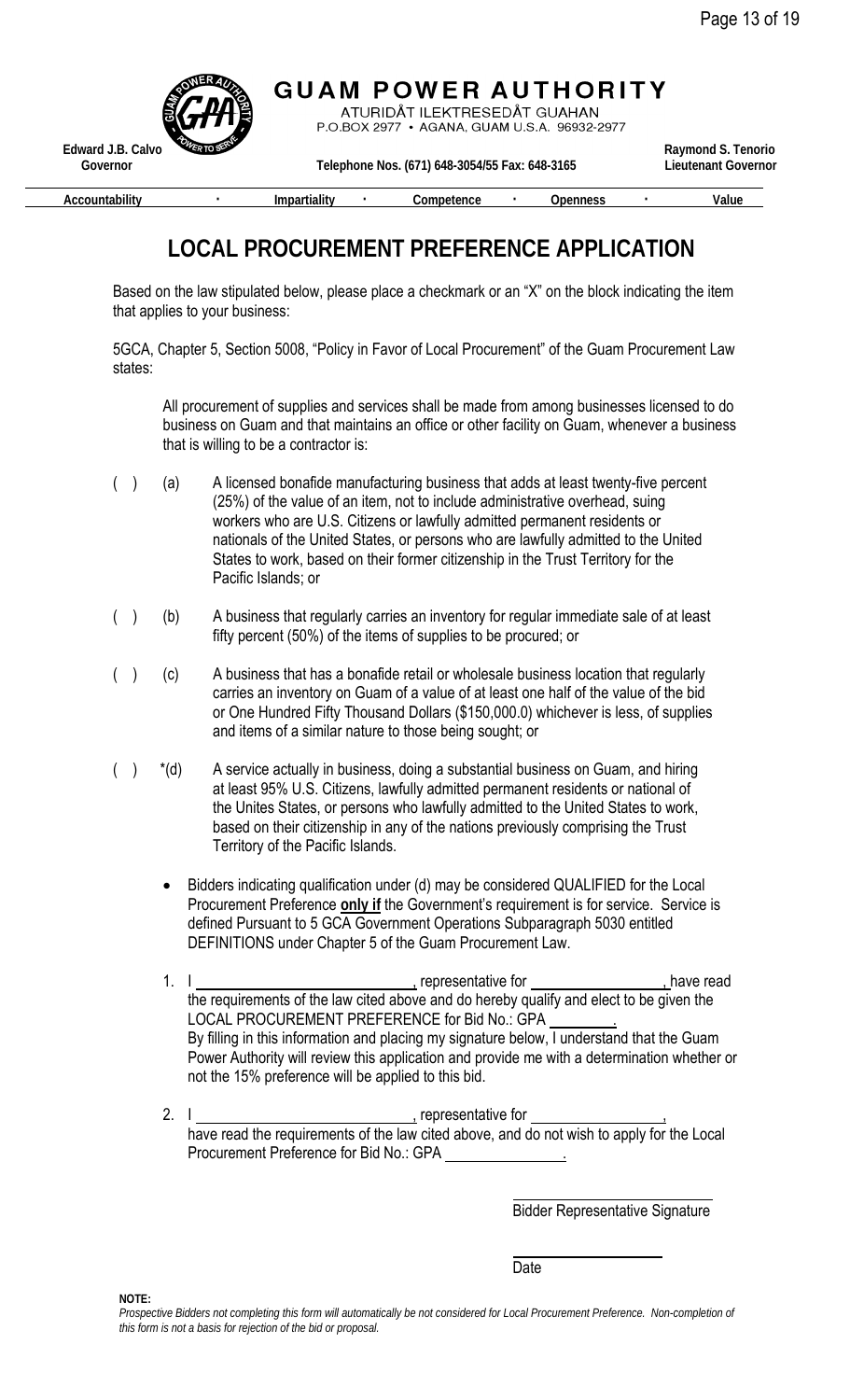#### **GOVERNMENT OF GUAM**

## **GENERAL TERMS AND CONDITIONS**

## SEALED BID SOLICITATION AND AWARD

#### **Only those Boxes checked below are applicable to this bid.**

- [X] 1. **AUTHORITY:** This solicitation is issued subject to all the provision of the Guam Procurement Act (5GCA, Chapter 5) And the Guam Procurement Regulations (copies of both are available at the Office of the Complier of laws, Department of Law, copies available for inspection at the Guam Power Authority). It requires all parties involved in the Preparation, negotiation, performance, or administration of contracts to act in good faith.
- [X] 2. **GENERAL INTENTION**: Unless otherwise specified, it is the declared and acknowledged intention and meaning of these General Terms and conditions for the bidder to provide the Government of Guam (Government) with specified services or with materials, supplies or equipment completely assembled and ready for use.
- [X] 3. **TAXES**: Bidders are cautioned that they are subject to Guam Income Taxes as well as all other taxes on Guam Transactions. Specific information on taxes may be obtained from the Director of Revenue and Taxation.
- [X] 4. **LICENSING**: Bidders are cautioned that the Government will not consider for award any offer submitted by a bidder who has not complied with the Guam Licensing Law. Specific information on licenses may be obtained from the Director of Revenue and Taxation.
- [X] 5. **LOCAL PROCUREMENT PREFERENCE**: All procurement of supplies and services where possible, will be made from among businesses licensed to do business on Guam in accordance with section 5008 of the Guam Procurement Act (5GCA, Chapter 5) and Section 1-104 of the Guam Procurement Regulations.
- [X] 6. **COMPLIANCE WITH SPECIFICATIONS AND OTHER SOLICITATION REQUIREMENTS**: Bidders shall comply with all specifications and other requirements of the Solicitation.
- [ ] 7. **"ALL OR NONE" BIDS**: Unless otherwise allowed under this Solicitation. "all or none" bids may be deemed to be non-responsive. If the bid is so limited, the Government may reject part of such proposal and award on the remainder.

**NOTE**: By checking this item, the Government is requesting all of the bid items to be bided or none at all. **The Government will not award on an itemized basis**. Reference: Section 3-101.06 of the Guam Procurement Regulations.

- [X] 8. **INDEPENDENT PRICE DETERMINATION**: The bidder, upon signing the Invitation for Bid, certifies that the prices in his bid were derived at without collusion, and acknowledge that collusion and anti-competitive practices are prohibited by law. Violations will be subject to the provision of Section 5651 of that of the Guam Procurement Act. Other existing civil, criminal or administrative remedies are not impaired and may be in addition to the remedies in Section 5651 of the Government code.
- [X] 9. **BIDDER'S PRICE**: The Government will consider not more than two (2) (Basic and Alternate) item prices and the bidder shall explain fully each price if supplies, materials, equipment, and/or specified services offered comply with specifications and the products origin. Where basic or alternate bid meets the minimum required specification, cost and other factors will be considered. Failure to explain this requirement will result in rejection of the bid.
- [X] 10. **BID ENVELOPE**: Envelope shall be sealed and marked with the bidder's name, Bid number, time, date and place of Bid Opening.
- [X] 11. **BID GUARANTEE REQUIREMENT**: Bidder is required to submit a Bid Guarantee Bond or standby irrevocable Letter of Credit or Certified Check or Cashier's Check in the same bid envelope to be held by the Government pending award. The Bid Guarantee Bond, Letter of Credit, Certified Check or Cashier's Check must be issued by any local surety or banking institution licensed to do business on Guam and made payable to the Guam Power Authority in the amount of fifteen percent (15%) of his highest total bid offer. The Bid Bond must be submitted on Government Standard Form BB-1 (copy enclosed). Personal Checks will not be accepted as Bid Guarantee. If a successful Bidder (contractor) withdraws from the bid or fails to enter into contract within the prescribed time, such Bid guarantee will be forfeited to the Government of Guam. Bids will be disqualified if not accompanied by Bid Bond, Letter of Credit, Certified Check or Cashier's check. Bidder must include in his/her bid, valid copies of a Power of Attorney from the Surety and a Certificate of Authority from the Government of Guam to show proof that the surety company named on the bond instrument is authorized by the Government of Guam and qualified to do business on Guam. For detailed information on bonding matters, contact the Department of Revenue and Taxation. Failure to submit a valid Power of Attorney and Certificate of Authority on the surety is cause for rejection of bid. (GPR Section 3-202.03.3) **Pursuant to Public Law 27-127, all competitive sealed bidding for the procurement of supplies or services exceeding \$25,000.00 a 15% Bid Security of the total bid price must accompany the bid package.**
- [X] 12. **PERFORMANCE BOND REQUIREMENT:** The Bidder may be required to furnish a Performance Bond on Government Standard Form BB-1 or standby irrevocable Letter of Credit or Certified Check or Cashier's Check payable to the Guam Power Authority issued by any of the local Banks or Bonding Institution in the amount equal to Fifteen Percent (15%) of the contract prices as security for the faithful performance and proper fulfillment of the contract. In the event that any of the provisions of this contract are violated by the contractor, the Chief Procurement

**G.S.A. Form 112 Revised 9/2008**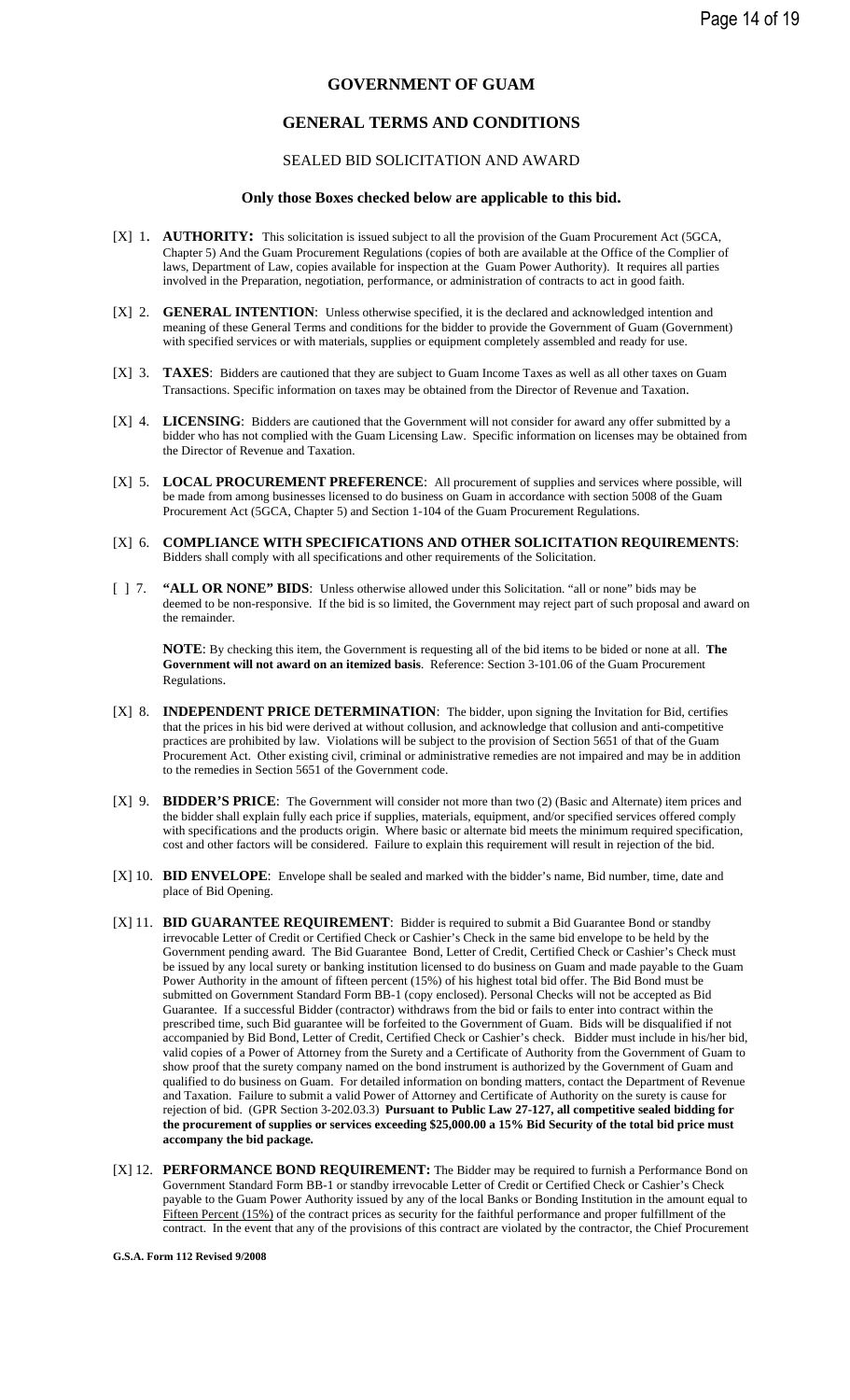Officer shall serve written notice upon both the contractor and the Surety of its intention to terminate the contract. Unless satisfactory arrangement or correction is made within ten (10) days of such notice the contract shall cease and terminate upon the expiration of the ten (10) days. In the event of any such termination, the Chief Procurement Officer shall immediately serve notice thereof upon the Surety. The Surety shall have the right to take over and perform the contract, provided, however, that if the Surety does not commence performance thereof within 10 days from the date of the mailing of notice of termination, the Government may take over and prosecute the same to complete the contract or force account for the account and at the expense of the contractor, and the contractor and his Surety shall be liable to the Government for any excess cost occasioned the Government thereby (GPR Section 3- 202.03.4).

- [X] 13. **PERFORMANCE GUARANTEE**: Bidders who are awarded a contract under this solicitation, guarantee that goods will be delivered or required services performed within the time specified. Failure to perform the contract in a satisfactory manner may be cause for suspension or debarment from doing business with the Government and to enforce Section 23 of these General Terms and Conditions. In addition, the Government will hold the Vendor liable and will enforce the requirements as set forth in Section 41 of these General Terms and Conditions.
- [X] 14. **SURETY BONDS**: Bid and Performance Bonds coverage must be signed or countersigned in Guam by a foreign or alien surety's resident general agent. The surety must be an Insurance Company, authorized by the government of Guam and qualified to do business in Guam. Bids will be disqualified if the Surety Company does not have a valid Certificate of Authority from the Government of Guam to conduct business in Guam.
- [X] 15. **COMPETENCY OF BIDDERS**: Bids will be considered only from the such bidders who, in the opinion of the Government, can show evidence of their ability, experience, equipment, and facilities to render satisfactory service.
- [X] 16. **DETERMINATION OF RESPONSIBILITY OF BIDDERS**: The Chief Procurement Officer reserves the right for securing from bidders information to determine whether or not they are responsible and to inspect plant site, place of business; and supplies and services as necessary to determine their responsibility in accordance with Section 15 of these General Terms and Conditions (GPR Section 3-401).
- [X] 17. **STANDARD FOR DETERMINATION OF LOWEST RESPONSIBLE BIDDER**: In determining the lowest responsible offer, the Chief Procurement Officer shall be guided by the following:
	- Price of items offered.
	- b) The ability, capacity, and skill of the Bidder to perform.
	- c) Whether the Bidder can perform promptly or within the specified time.
	- d) The quality of performance of the Bidder with regards to awards previously made to him.
	- e) The previous and existing compliance by the Bidder with laws and regulations relative to procurement.
	- f) The sufficiency of the financial resources and ability of the Bidder to perform.
	- g) The ability of the bidder to provide future maintenance and services for the subject of the award.
	- **h) The compliance with all of the conditions to the Solicitation.**
- [X] 18. **TIE BIDS**: If the bids are for the same unit price or total amount in the whole or in part, the Chief Procurement Officer will determine award based on Section 3.202.15.2, or to reject all such bids (GPR Section 3-202.15.2).
- [X] 19. **BRAND NAMES**: Any reference in the Solicitation to manufacturer's Brand Names and number is due to lack of a satisfactory specification of commodity description. Such preference is intended to be descriptive, but nor restrictive and for the sole purpose of indicating prospective bidders a description of the article or services that will be satisfactory. Bids on comparable items will be considered provided the bidder clearly states in his bid the exact articles he is offering and how it differs from the original specification.
- [X] 20. **DESCRIPTIVE LITERATURE**: Descriptive literature(s) as specified in this solicitation must be furnished as a part of the bid and must be received at the date and time set for opening Bids. The literature furnished must clearly identify the item(s) in the Bid. The descriptive literature is required to establish, for the purpose of evaluation and award, details of the product(s) the bidder proposes to furnish including design, materials, components, performance characteristics, methods of manufacture, construction, assembly or other characteristics which are considered appropriate. Rejection of the Bid will be required if the descriptive literature(s) do not show that the product(s) offered conform(s) to the specifications and other requirements of this solicitation. Failure to furnish the descriptive literature(s) by the time specified in the Solicitation will require rejection of the bid.
- [ ] 21. **SAMPLES**: Sample(s) of item(s) as specified in this solicitation must be furnished as a part of the bid and must be received at the date and time set for opening Bids. The sample(s) should represent exactly what the bidder proposes to furnish and will be used to determine if the item(s) offered complies with the specifications. Rejection of the Bid will be required if the sample(s) do not show that the product(s) offered conform(s) to the specifications and other requirements of this solicitation. Failure to furnish the sample(s) by the time specified in the Solicitation will require rejection of the Bid.
- [X] 22. **LABORATORY TEST**: Successful bidder is required to accompany delivery of his goods with a Laboratory Test Report indicating that the product he is furnishing the Government meets with the specifications. This report is on the bidder's account and must be from a certified Testing Association.
- [X] 23. **AWARD, CANCELLATION, & REJECTION**: Award shall be made to the lowest responsible and responsive bidder, whose bid is determined to be the most advantageous to the Government, taking into consideration the evaluation factors set forth in this solicitation. No other factors or criteria shall be used in the evaluation. The right is reserved as the interest of the Government may require to waive any minor irregularity in bid received. The Chief Procurement Officer shall have the authority to award, cancel, or reject bids, in whole or in part for any one or more items if he determines it is in the public interest. Award issued to the lowest responsible bidder within the specified time for acceptance as indicated in the solicitation, results in a bidding contract without further action by either party. In case of an error in the extension of prices, unit price will govern. It is the policy of the Government to award contracts to qualified local bidders. The government reserves the right to increase or decrease the quantity of the items for award and make additional awards for the same type items and the vendor

#### **G.S.A. Form 112 Revised 9/2008**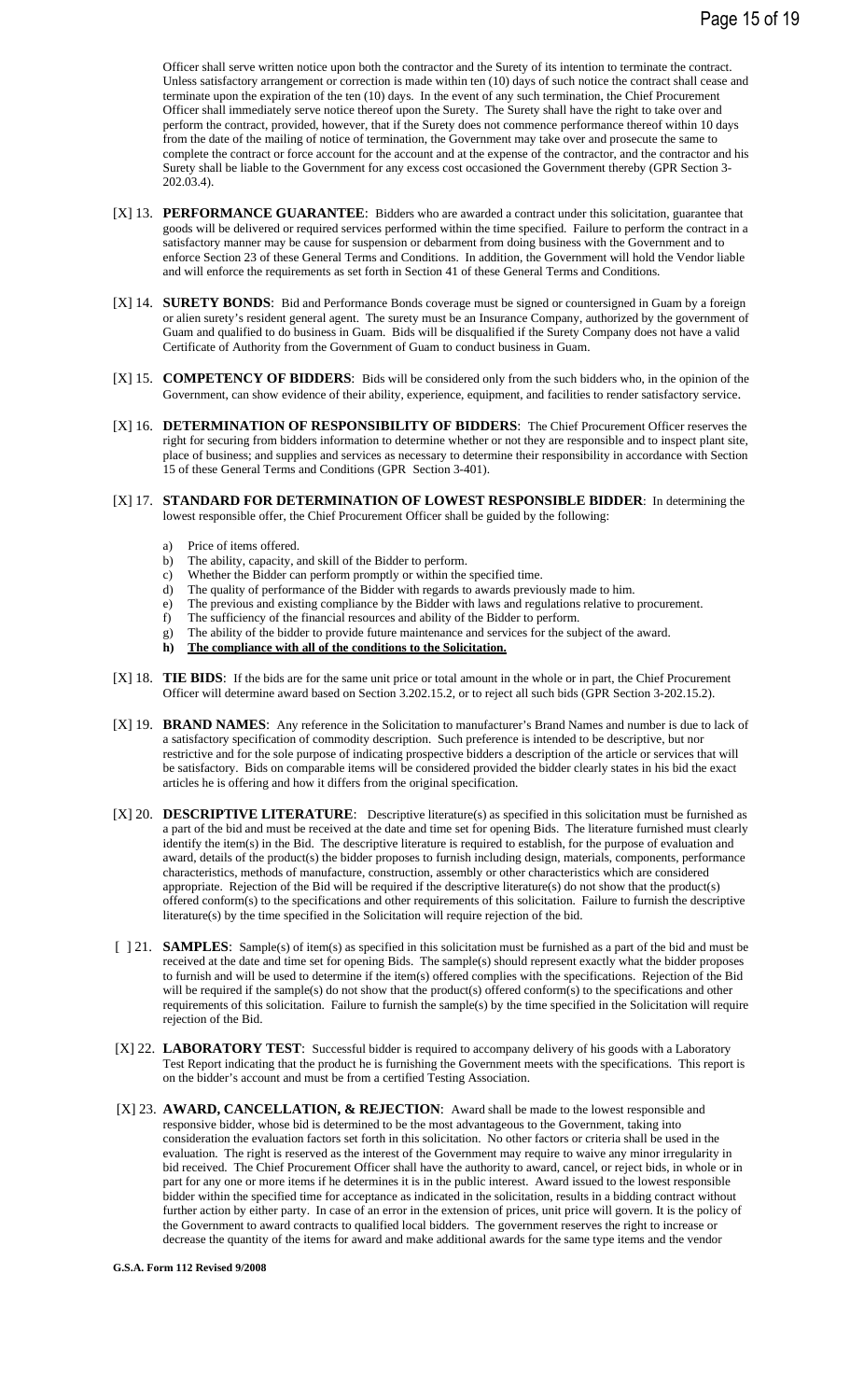agrees to such modifications and additional awards based on the bid prices for a period of thirty (30) days after original award. No. award shall be made under this solicitation which shall require advance payment or irrevocable letter of credit from the government (GPR Section 3-202.14.1).

- [X] 24. **MARKING**: Each outside container shall be marked with the Purchase Order number, item number, brief tem description and quantity. Letter marking shall not be less than 3/4" in height.
- [X] 25. **SCHEDULE FOR DELVERY**: Successful bidder shall notify the Guam Power Authority, least twenty-four (24) hours before delivery of any item under this solicitation.
- [ ] 26. **BILL OF SALE**: Successful supplier shall render Bill of Sale for each item delivered under this contract. Failure to comply with this requirement will result in rejection of delivery. The Bill of Sale must accompany the items delivered but will not be considered as an invoice for payment. Supplier shall bill the Government in accordance with billing instructions as indicated on the Purchase Order.
- [X ] 27. **MANUFACTURER'S CERTIFICATE**: Successful bidder is required, upon delivery of any item under this contract, to furnish a certificate from the manufacturer indication that the goods meet the specifications. Failure to comply with this request will result in rejection of delivery payment. Supplier shall bill the Government in accordance with billing instructions as indicated on the Purchase Order.
- [X] 28. **INSPECTION**: All supplies, materials, equipment, or services delivered under this contract shall be subject to the inspection and/or test conducted by the Government at destination. If in any case the supplies, materials, equipment, or services are found to be defective in material, workmanship, performance, or otherwise do not conform with the specifications, the Government shall have the right to reject the items or require that they be corrected. The number of days required for correction will be determined by the Government.
- [ ] 29. **MOTOR VEHICLE SAFETY REQUIREMENTS**: The Government will only consider Bids on motor vehicles which comply with the requirements of the National Traffic and Motor Vehicle safety Act of 1966 (Public Law 89-563) and Clean Air Act as amended (Public Law 88-206), that are applicable to Guam. Bidders shall state if the equipment offered comply with these aforementioned Federal Laws.
- [ ] 30. **SAFETY INSPECTION:** All motor vehicles delivered under this contract must pass the Government of Guam Vehicle Inspection before delivery at destination.

#### [X] 31. **GUARANTEE**:

#### a)**Guarantee of Vehicle Type of Equipment**:

The successful bidder shall guarantee vehicular type of equipment offered against defective parts, workmanship, and performance, for a period of not less than one (1) year after date of receipt of equipment. Bidder shall also provide service to the equipment for at least one (1) year. Service to be provided shall include, but will not be limited to tune ups (change of spark plugs, contact points and condensers) and lubrication (change of engine and transmission oil). All parts and labor shall be at the expense of the bidder. All parts found defective and not caused by misuse, negligence or accident within the guarantee period shall be repaired, replaced, or adjusted within six (6) working days after notice from the Government and without cost to the Government. Vehicular type of equipment as used in this context shall include equipment used for transportation as differentiated from tractors, backhoes, etc. b) **Guarantee of Other Type of Equipment**:

The successful bidder shall guarantee all other types of equipment offered, except those mentioned in 31a, above, against defective parts, workmanship, and performance for a period of not less than three (3) months after date of receipt of equipment. Bidder shall also provide service to the equipment for at least three (3) months. All parts found defective within that period shall be repaired or replaced by the Contractor without cost to the Government. Repairs, adjustments or replacements of defective parts shall be completed by the contractor within six (6) working days after notice from the Government.

c) **Compliance with this Section is a condition of this Bid**.

- [X] 32. **REPRESENTATION REGARDING ETHICS IN PUBLIC PROCUREMENT**: The bidder or contractor represents that it has not knowingly influenced and promises that it will not knowingly influence a Government employee to breach any of the ethical standards and represents that it has not violated, is not violating, and promises that it will not violate the prohibition against gratuities and kickbacks set forth on Chapter 11 (Ethics in Public Contracting) of the Guam Procurement Act and in Chapter 11 of the Guam Procurement Regulations.
- [X] 33. **REPRESENTATION REGARDING CONTINGENT FEES**: The contractor represents that it has not retained a person to solicit or secure a Government contract upon an agreement or understanding for a commission, percentage, brokerage, or contingent fee, except for retention of bona fide employees or bona fide established commercial selling agencies for the purpose of securing business (GPR Section 11-207).
- [X] 34. **EQUAL EMPLOYMENT OPPORTUNITY**: Contractors shall not discriminate against any employee or applicant of employment because of race, color, religion, se, or national origin. The contractor will take affirmative action to ensure that employees are treated equally during employment without regards to their race, color, religion, sex, or national origin.
- [X] 35. **COMPLIANCE WITH LAWS**: Bidders awarded a contract under this Solicitation shall comply with the applicable standard, provisions, and stipulations of all pertinent Federal and/or local laws, rules, and regulations relative to the performance of this contract and the furnishing of goods.
- [ ] 36. **CHANGE ORDER**: Any order issued relative to awards made under this solicitation will be subject to and in accordance with the provisions of Section 6-101-03.1 of the Guam Procurement Regulations.
- [ ] 37. **STOP WORK ORDER**: Any stop work order issued relative to awards made under this solicitation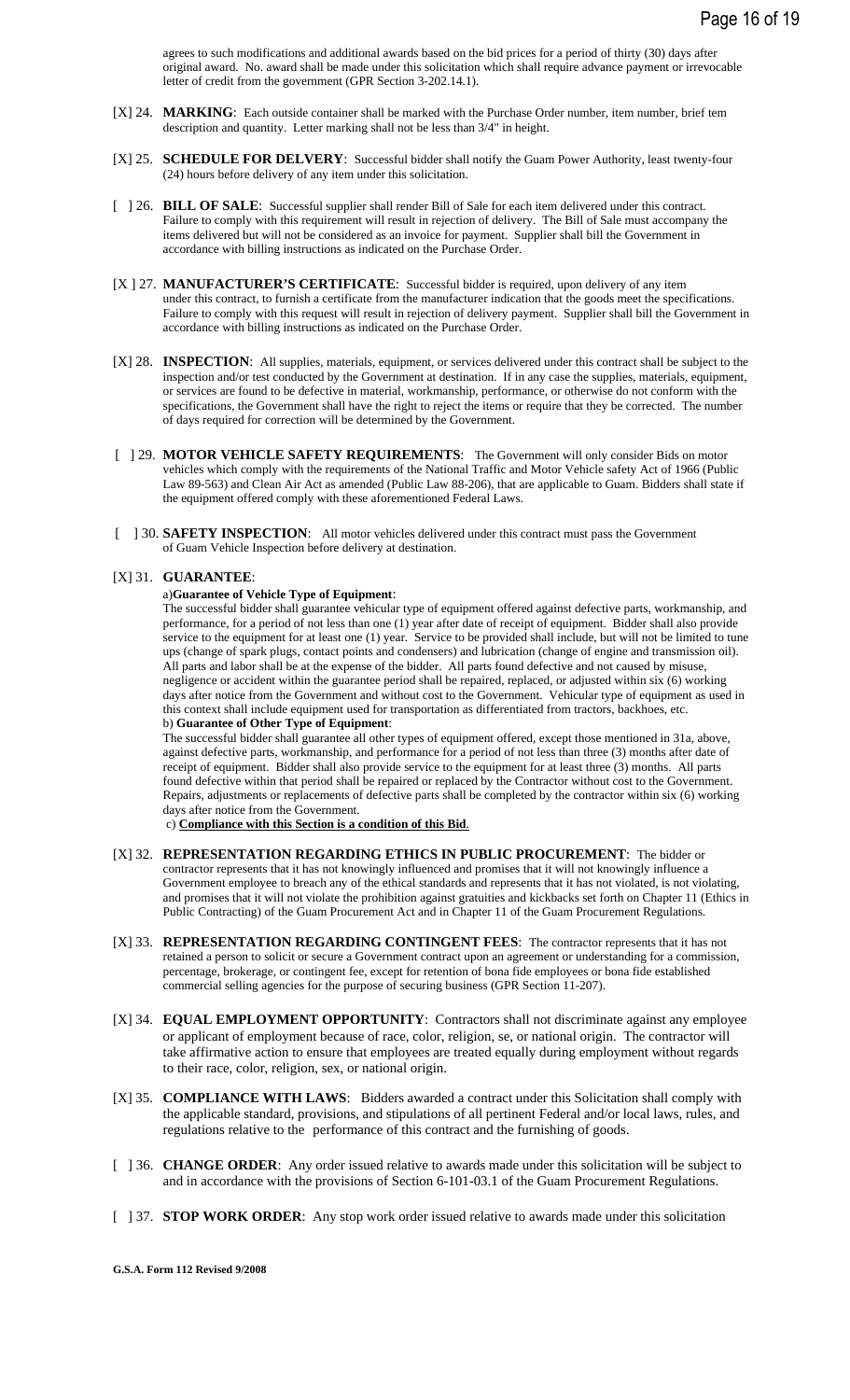will be subject to and in accordance with the provisions of Section 6-101-04.1 of the Guam Procurement Regulations.

- [ ] 38. **TERMINATION FOR CONVENIENCE**: Any termination order for the convenience of the Government issued relative towards made under this solicitation will be subject to and in accordance with the provisions of Section 6-101.10 of the Government Procurement Regulations.
- [X] 39. **TIME FOR COMPLETION**: It is hereby understood and mutually agreed by and between the contractor and the Government that the time for delivery to final destination or the timely performance of certain services is an essential condition of this contract. If the contractor refuses or fails to perform any of the provisions of this contract within the time specified in the Purchase Order (from the date Purchase Order is acknowledged by vendor), then the contractor is in default. Defaults will be treated subject to and in accordance with the provisions of Section 6-101-08 of the Guam Procurement Regulations.
- [X] 40. **JUSTIFICATION OF DELAY**: Bidders who are awarded contracts under this Solicitation, guarantee that the goods will be delivered to their destination or required services rendered within the time specified. If the bidder is not able to meet the specified delivery date, he is required to notify the Chief Procurement Officer of such delay. Notification shall be in writing and shall be receive by the Chief Procurement Officer at least twenty-four (24) hours before the specified delivery date. Notification of delay shall include an explanation of the causes and reasons for the delay including statement(s) from supplier or shipping company causing the delay. The Government reserves the right to reject delay justification if, in the opinion of the Chief Procurement Officer, such justification is not adequate.
- [X] 41. **LIQUIDATED DAMAGES**: When the contractor is given notice of delay or nonperformance as specified in Paragraph 1 (Default) of the Termination for Default Clause of this contract and fails to cure in the time specified, the contractor shall be liable for damages for delay in the amount of one-fourth of one percent (1%) of outstanding order per calendar day from date set for cure until either the territory reasonable obtains similar supplies or services if the contractor is terminated for default, or until the contractor provides the supplies or services if the contractor is not terminated for default. To the extent that the contractor's delay or nonperformance is excused under Paragraph 40 (Excuse for Nonperformance or Delayed Performance) of the Termination for Default Clause of this contract, liquidated damages shall not e due the territory. The contractor remains liable for damages caused other than by delay (GPR Section 6-101-09.1).
- [X] 42. **PHYSICAL LIABILITY**: If it becomes necessary for the Vendor, either as principal, agent or employee, to enter upon the premises or property of the Government of Guam in order to construct, erect, inspect, make delivery or remove property hereunder, the Vendor hereby covenants and agrees to take, use, provide and make all proper, necessary and sufficient precautions, safeguards and protections against the occurrence of any accidents, injuries or damages to any person or property during the progress of the work herein covered, and to be responsible for, and to indemnify and save harmless the Government of Guam from the payment of all sums of money by reason of all or any such accidents, injuries or damages that may occur upon or about such work, and fines, penalties and loss incurred for or by reasons of the violations of any territorial ordinance, regulations, or the laws of Guam or the United States, while the work is in progress. Contractor will carry insurance to indemnify the Government of Guam against any claim for loss, damage or injury to property or persons arising out of the performance of the Contractor or his employees and agents of the services covered by the contract and the use, misuse or failure of any equipment used by the contractor or his employees or agents, and shall provide certificates of such insurance to the Government of Guam when required.
- [X] 43. **CONTACT FOR CONTRACT ADMINISTRATION**: If your firm receives a contract as a result of this Solicitation, please designate a person whom we may contact for prompt administration.

Name: \_\_\_\_\_\_\_\_\_\_\_\_\_\_\_\_\_\_\_\_\_\_\_\_\_\_\_\_\_\_\_\_\_\_\_ Title:

Address: \_\_\_\_\_\_\_\_\_\_\_\_\_\_\_\_\_\_\_\_\_\_\_\_\_\_\_\_\_\_\_\_\_ Telephone: \_\_\_\_\_\_\_\_\_\_\_\_

| Title: |  |
|--------|--|
|        |  |

| Telephone: |  |
|------------|--|
|------------|--|

\_\_\_\_\_\_\_\_\_\_\_\_\_\_\_\_\_\_\_\_\_\_\_\_\_\_\_\_\_\_\_\_\_\_\_\_\_\_\_\_\_

\_\_\_\_\_\_\_\_\_\_\_\_\_\_\_\_\_\_\_\_\_\_\_\_\_\_\_\_\_\_\_\_\_\_\_\_\_\_\_\_\_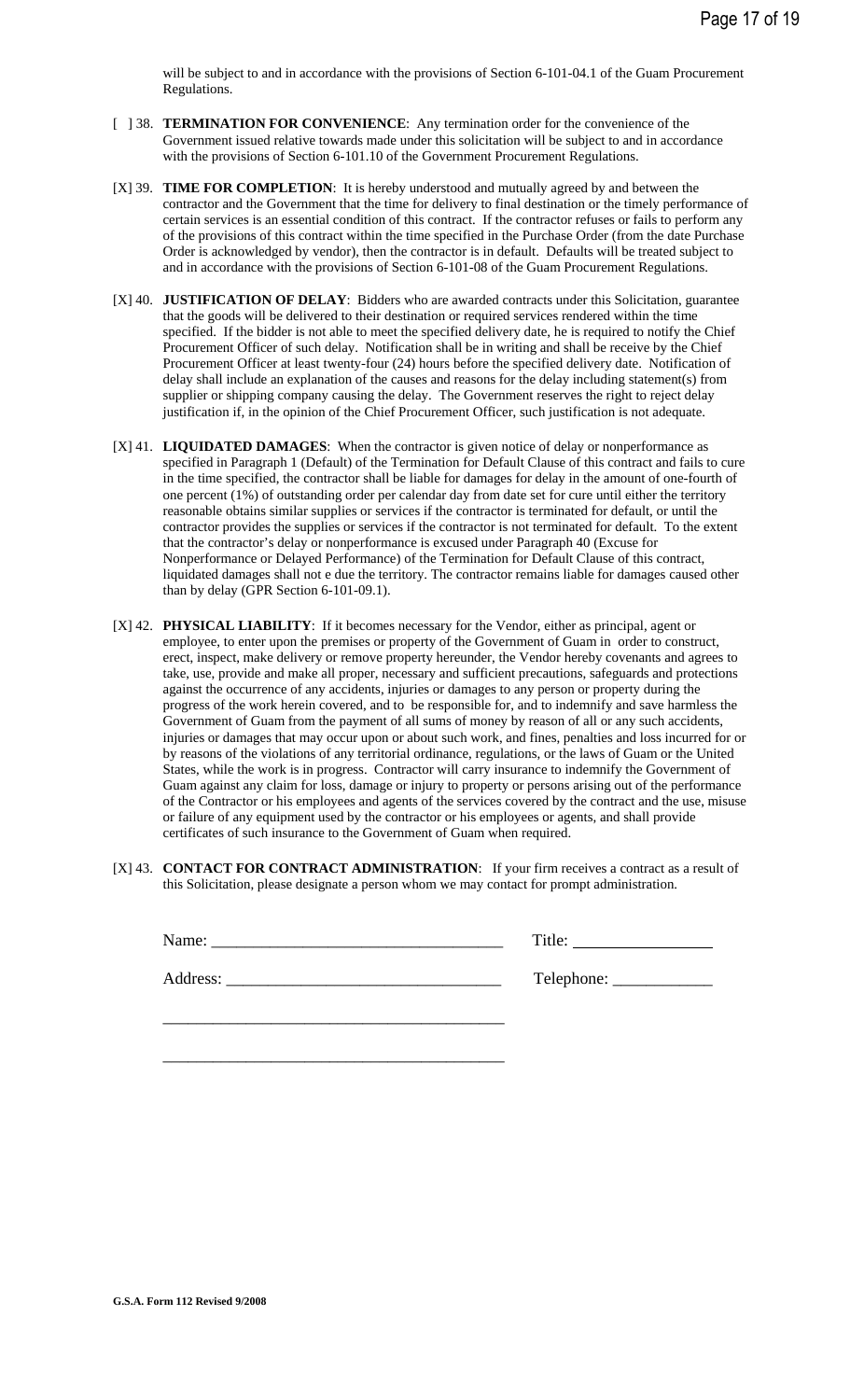## **GOVERNMENT OF GUAM**

#### **SEALED BID SOLICITAITON INSTRUCTIONS**

1. **BID FORMS:** Each bidder shall be provided with two (2) sets of Solicitation forms. Additional copies may be provided upon request. Bidders requesting additional copies of said forms will be charged per page in accordance with Section 6114 of the Government Code of Guam. All payments for this purpose shall be by cash, certified check or money order and shall be made payable to the Guam Power Authority.

#### 2. **PREPARATIONS OF BIDS:**

- a) Bidders are required to examine the drawings, specifications, schedule, and all instructions. Failure to do so will be at bidder's risk.
- b) Each bidder shall furnish the information required by the Solicitation. The bidder shall sign the solicitation and print or type his name on the Schedule. Erasures or other changes must be initialed by the person signing the bid. Bids signed by an agent are to be accompanied by evidence of this authority unless such evidence has been previously furnished to the issuing office.
- c) Unit price for each unit offered shall be shown and such price shall include packing unless otherwise specified. A total shall be entered in the amount column of the Schedule for each item offered. In case
- of discrepancies between a unit price and extended price, the unit price will be presumed to be correct. d) Bids for supplies or services other than those specified will not be considered.
- Time, if stated as a number of days, means calendar days and will include Saturdays, Sundays, and holidays beginning the day after the issuance of a Notice to Proceed. Time stated ending on a Saturday, Sunday or Government of Guam legal holiday will end at the close of the next business day.
- 3. **EXPLANATION TO BIDDERS:** Any explanation desired by a bidder regarding the meaning or interpretation of the Solicitation, drawings, specifications, etc., must be submitted in writing and with sufficient time allowed for a written reply to reach all bidders before the submission of their bids. Oral explanations or instructions given before the award of the contract will not be binding. Any information given to a prospective bidder concerning a Solicitation will be furnished to all prospective bidders in writing as an amendment to the Solicitation if such information would be prejudicial to uninformed bidders.
- 4**. ACKNOWLEDGEMENT OF AMENDMENTS TO SOLICITATIONS:** Receipt of an amendment to a Solicitation by a bidder must be acknowledged by signing an acknowledgement of receipt of the amendment.

Such acknowledgement must be received prior to the hour and date specified for receipt of bids.

#### 5. **SUBMISSION OF BIDS:**

a) Bids and modifications thereof shall be enclosed in sealed envelopes and addressed to the office specified in the Solicitation. The bidder shall show the hour and date specified in the Solicitation for receipt, the Solicitation number, and the name and address of the bidder on the face of the envelope. b) Telegraphic bids will not be considered unless authorized by the Solicitation. However, bids may be modified or withdrawn by written or telegraphic notice, provided such notice is received prior to the hour and date specified for receipt (see paragraph 6 of these instructions).

c) Samples of items, when required, must be submitted within the time specified, unless otherwise specified by the Government, at no expense to the Government. If not destroyed by testing, samples will be returned at bidder's request and expense, unless otherwise specified by the Solicitation. d) Samples or descriptive literature should not be submitted unless it is required on this solicitation. Regardless of any attempt by a bidder to condition the bid, unsolicited samples or descriptive literature will not be examined or tested at the bidder's risk, and will not be deemed to vary any of the provisions of this Solicitation.

6. **FAILURE TO SUBMIT BID:** If no bid is to be submitted, do not return the solicitation unless otherwise specified. A letter or postcard shall be sent to the issuing office advising whether future Solicitations for the type of supplies or services covered by this Solicitation are desired.

#### 7. **LATE BID, LATE WITHDRAWALS, AND LATE MODIFICATIONS:**

a) Definition: Any bid received after the time and date set for receipt of bids is late. Any withdrawal or modification of a bid received after the time and date set for opening of bids at the place designated for opening is late (Guam Procurement Regulations Section 3-202)

b) Treatment: No late bid, late modification, or late withdrawal will be considered unless received before contract award, and the bid, modification, or withdrawal would have been timely but for the action or inaction of territorial personnel directly serving the procurement activity.

#### 8. **DISCOUNTS:**

a) Notwithstanding the fact that prompt payment discounts may be offered, such offer will not be considered in evaluating bids for award unless otherwise specified in the Solicitation. However, offered discounts will be taken if payment is made within the discount period, even though not considered in the evaluation of bids.

 b) In connection with any discount offered, time will be computed from date of delivery and acceptance of the supplies to the destination as indicated in the purchase order or contract. Payment is deemed to be made for the purpose of earning the discount on the date of mailing of the Government check.